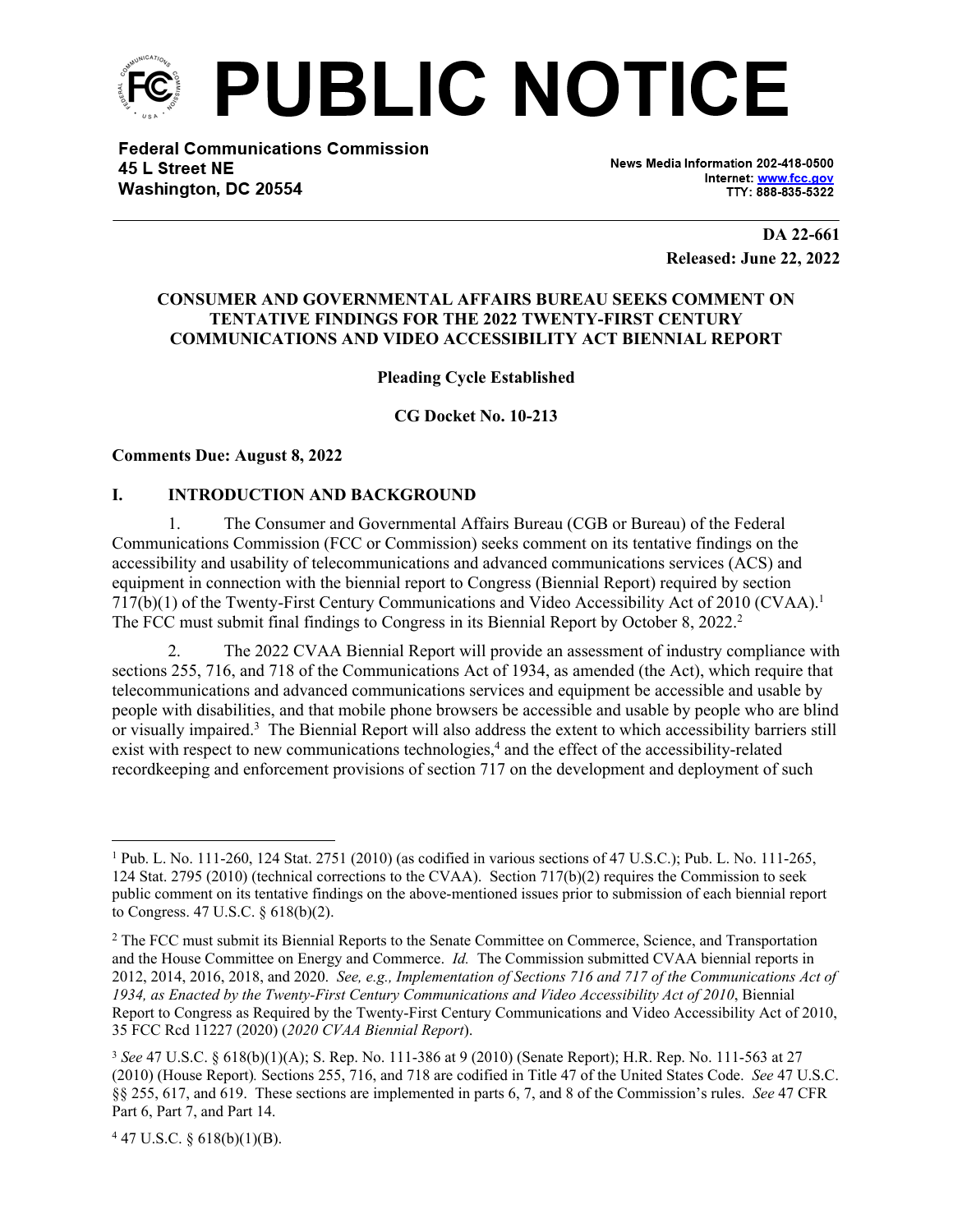new technologies.<sup>5</sup> The Biennial Report will provide information about the number of, nature of, and actions taken to resolve complaints alleging violations of sections 255, 716, or 718 for the period January 1, 2020, through December 31, 2021 — including the length of time that the Commission took to resolve such complaints, and the number, status, nature, and outcome of any actions for mandamus filed, and of any appeals filed pertaining to such complaints.<sup>6</sup>

3. The Bureau issued a public notice on February 16, 2022, inviting comment on these matters.<sup>7</sup> Comments were received from American Council of the Blind (ACB); American Foundation for the Blind (AFB); Center for Advanced Communications Policy (CACP); Consumer Technology Association (CTA); CTIA – The Wireless Association (CTIA); Hawaii Broadband & Digital Equity Office et al. (HBDE); and Deaf and Hard of Hearing Consumer Advocacy Organizations (DHH CAO).<sup>8</sup>

4. We have attached our tentative findings to this Public Notice and seek comment on whether these tentative findings accurately represent the current state of accessibility and usability of telecommunications and advanced communications services and equipment, and the accessibility and usability of Internet browsers on mobile phones for people who are blind or visually impaired.

# **II. APPLICABLE STATUTORY PROVISIONS**

5. The purpose of the CVAA is "to help ensure that individuals with disabilities are able to fully utilize communications services and equipment and better access video programming."<sup>9</sup> To further this objective, the CVAA added and amended the enforcement of the following accessibility-related provisions of the Act, compliance with which is discussed in the Attachment to this Public Notice.

6. *Section 255*. Section 255 requires providers of telecommunications services and manufacturers of telecommunications equipment or customer premises equipment (CPE) to ensure that their services and equipment are accessible to and usable by individuals with disabilities, if readily

 $647$  U.S.C. § 618(b)(1)(C)-(F).

 $547$  U.S.C. § 618(b)(1)(G). Section 717(a) requires covered entities to keep records of their efforts to implement sections 255, 716, and 718, including information about their efforts to consult with people with disabilities, descriptions of the accessibility features of their products and services, and information about the compatibility of these products and services with peripheral devices or specialized customer premises equipment commonly used by people with disabilities to achieve access. 47 U.S.C. §  $618(a)(5)(A)$ . Covered entities must certify annually to the Commission that they have kept records in accordance with this requirement. *See* 47 U.S.C. § 618(a)(5)(B); 47 CFR § 14.31. Section 717(a) also contains procedures for complaints alleging violations of sections 255, 716, or 718. 47 U.S.C. § 618(a)(1)-(4); 47 CFR §§ 14.30-14.52. In response to an informal complaint, the manufacturer or service provider "must produce documents demonstrating its due diligence in exploring accessibility and achievability . . . throughout the design, development, testing, and deployment stages of a product or service." 47 CFR § 14.36(a).

<sup>7</sup>  *Consumer and Governmental Affairs Bureau Seeks Comment on the Accessibility of Communications Technologies for the 2020 Biennial Report Required by the Twenty-First Century Communications and Video Accessibility Act*, CG Docket No. 10-213, Public Notice, DA 22-160 (CGB 2022) (*2022 CVAA Assessment Public Notice*).

<sup>8</sup> Comments by DHH CAO were filed on behalf of Telecommunications for the Deaf and Hard of Hearing, Inc., American Association of the DeafBlind, Association of Late-Deafened Adults, Center on Access Technology, Communication Service for the Deaf, Conference of Educational Administrators of Schools and Programs for the Deaf, Deaf Seniors of America, Hearing Loss Association of America, National Association of the Deaf, Northern Virginia Resource Center of Deaf and Hard of Hearing Persons, Registry of Interpreters for the Deaf, and the Rehabilitation Engineering Research Center on Technology for the Deaf and Hard of Hearing. The tentative findings do not address comments on accessibility matters that are outside the scope of sections 255, 716, 717, and 718.

<sup>&</sup>lt;sup>9</sup> Senate Report at 1; House Report at 19 (both noting that the communications marketplace had undergone a "fundamental transformation" since Congress adopted section 255 in 1996 and that, in the past, people with disabilities often did not share in the benefits of this rapid technological advancement).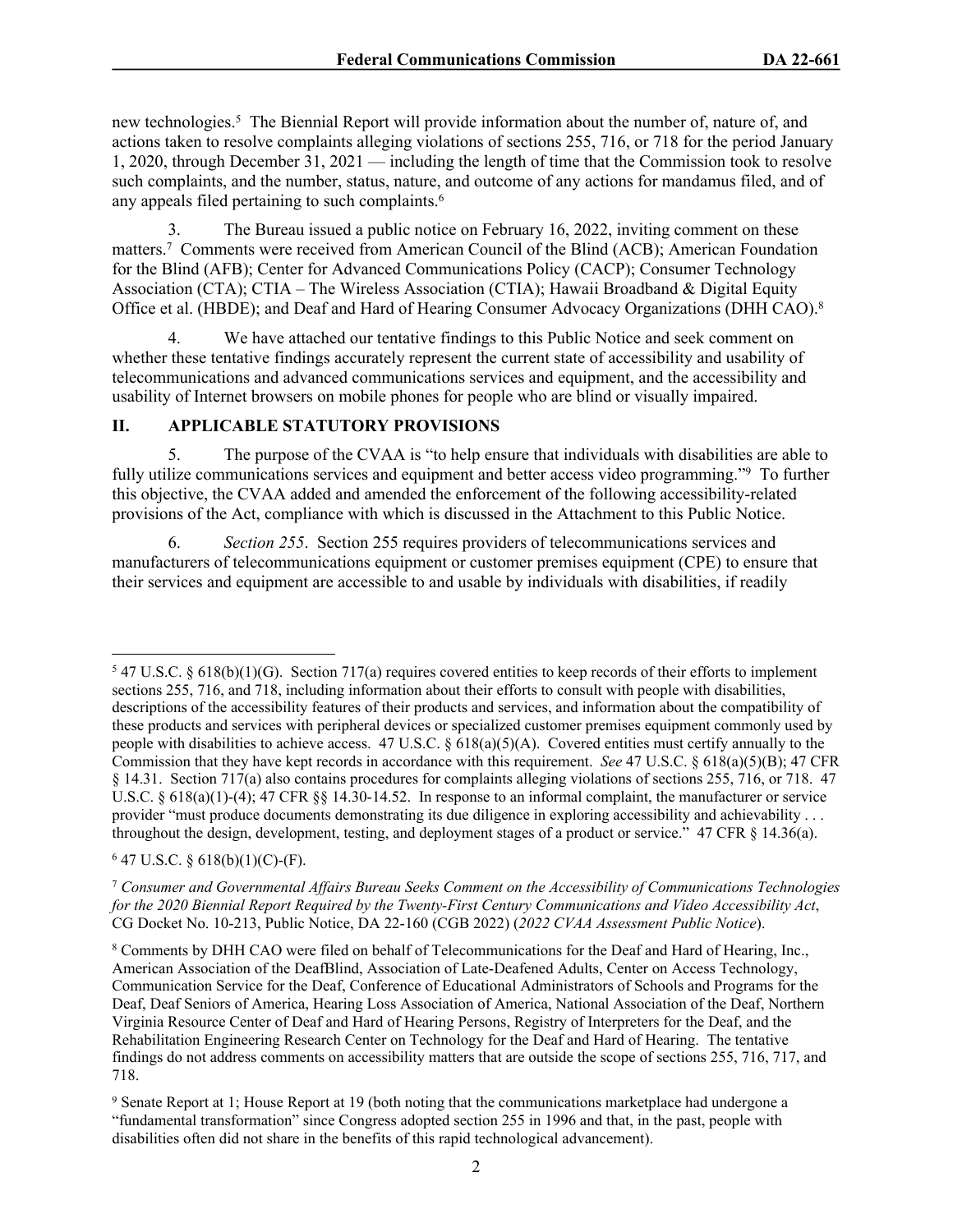achievable.<sup>10</sup> When these requirements are not readily achievable, covered entities must ensure that their services and equipment are compatible with existing peripheral devices or specialized CPE commonly used by individuals with disabilities to achieve access, if readily achievable.<sup>11</sup> Pursuant to the Commission's rules, section 255's accessibility obligations extend as well to interconnected Voice over Internet Protocol (VoIP) service providers and equipment manufacturers.<sup>12</sup>

7. *Section 716*. Section 716 requires providers of ACS and manufacturers of equipment used for ACS to ensure that their services and equipment are accessible to and usable by individuals with disabilities, unless doing so is not achievable (defined as "with reasonable effort or expense").<sup>13</sup> "Advanced communications services" include: (1) interconnected VoIP service; (2) non-interconnected VoIP service; (3) electronic messaging service; and (4) interoperable video conferencing service.<sup>14</sup> In contrast to interconnected VoIP services, which enable people to make and receive calls to and from the public switched telephone network (PSTN), non-interconnected VoIP includes services that enable realtime voice communications either to or from the PSTN (but not both) or which neither begin nor end on the PSTN.<sup>15</sup> Electronic messaging services include services such as e-mail, short message service (SMS) text messaging, and instant messaging, which enable real-time or near real-time text messages between individuals over communications networks.<sup>16</sup> Interoperable video conferencing services provide real-time video communications, including audio, to enable users to share information.<sup>17</sup>

8. The accessibility requirements for section 716 may be satisfied by: (1) building accessibility into the service or equipment<sup>18</sup> or  $(2)$  using third-party applications, peripheral devices, software, hardware, or CPE that is available to consumers at nominal cost and that individuals with

 $11$  47 U.S.C. § 255(d).

<sup>13</sup> 47 U.S.C. § 617(a)(1), (b)(1), (g); 47 CFR §§ 14.20(a)(1)-(2), 14.10(b).

<sup>15</sup> *See* 47 U.S.C. § 153(25), 153(36); 47 CFR § 9.3.

<sup>16</sup> 47 U.S.C. § 153(19).

<sup>17</sup> 47 U.S.C. § 153(27).

18 47 U.S.C. § 617(a)(2)(A), (b)(2)(A).

<sup>10</sup> 47 U.S.C. § 255(b), (c); *Implementation of Sections 255 and 251(a)(2) of the Communications Act of 1934, as Enacted by the Telecommunications Act of 1996: Access to Telecommunications Service, Telecommunications Equipment and Customer Premises Equipment by Persons with Disabilities*, Report and Order and Further Notice of Inquiry, 16 FCC Rcd 6417, 6449, para. 77 (1999) (*Section 255 Order*). "Readily achievable" is defined as "easily accomplishable and able to be carried out without much difficulty or expense." 42 U.S.C. § 12181(9). The Act defines telecommunications equipment as "equipment, other than customer premises equipment, used by a carrier to provide telecommunications services, and includes software integral to such equipment (including upgrades)." 47 U.S.C. § 153(52). It defines "customer premises equipment" as "equipment employed on the premises of a person (other than a carrier) to originate, route or terminate telecommunications." 47 U.S.C. § 153(16). Equipment covered under section 255 includes, but is not limited to, telecommunications equipment and CPE, such as wireline, cordless, and wireless telephones, fax machines, and answering machines. The *Section 255 Order* adopted rules requiring that phone features such as telephone calls, call waiting, speed dialing, call forwarding, computer-provided directory assistance, call monitoring, caller identification, call tracing, and repeat dialing be accessible. *Section 255 Order*, 16 FCC Rcd at 6449 para. 77; 47 CFR Part 6. In addition, the rules implementing section 255 cover voicemail and interactive voice response systems (phone systems that provide callers with menus of choices). 47 CFR Part 7.

<sup>12</sup> *See Implementation of Sections 255 and 251(a)(2) of the Communications Act of 1934, as Enacted by the Telecommunications Act of 1996: Access to Telecommunications Service, Telecommunications Equipment and Customer Premises Equipment by Persons with Disabilities; Telecommunications Relay Services and Speech-to-Speech Services for Individuals with Hearing and Speech Disabilities*, Report and Order, 22 FCC Rcd 11275 (2007).

<sup>14</sup> 47 U.S.C. § 153(1); *see also* 47 CFR § 14.10(c). Section 716 does not apply to services or equipment, including interconnected VoIP services and equipment, which were subject to section 255 on October 7, 2010. 47 U.S.C. § 617(f). Those services and equipment remain subject to the requirements of section 255. *Id.*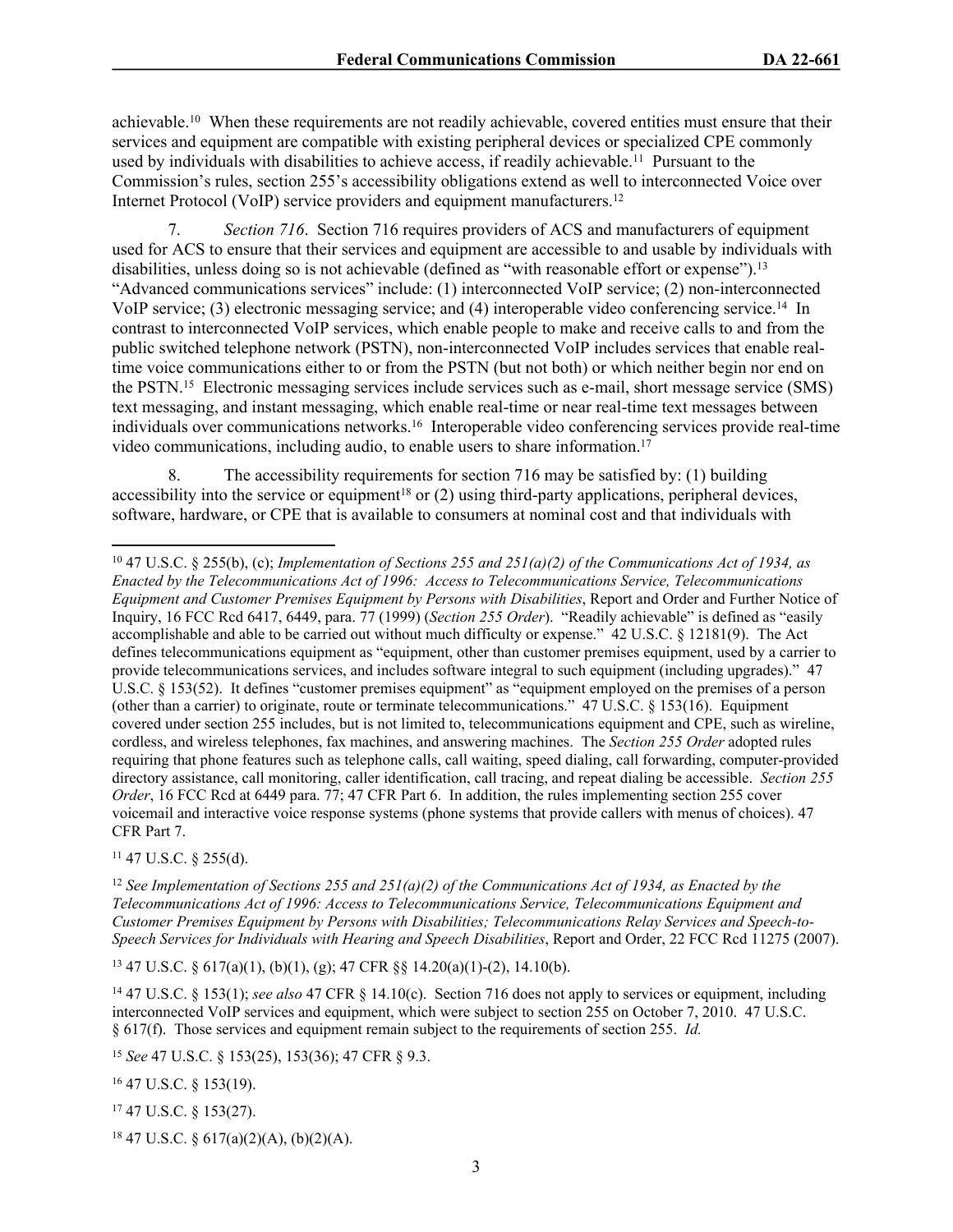disabilities can access.<sup>19</sup> When ensuring accessibility through either of those options is not achievable, covered entities must ensure that their services and equipment are compatible with existing peripheral devices or specialized CPE commonly used by individuals with disabilities to achieve access, unless that is not achievable.<sup>20</sup>

9. *Section 718*. Section 718 requires mobile phone service providers and manufacturers to make Internet browsers built into mobile phones accessible to and usable by people who are blind or have a visual impairment, unless doing so is not achievable.<sup>21</sup> This requirement may be satisfied with or without the use of third-party applications, peripheral devices, software, hardware, or CPE that is available to consumers at nominal cost and that individuals with disabilities can access.<sup>22</sup>

### **III. PROCEDURAL MATTERS**

10. *Ex Parte Rules*. The proceeding this Notice initiates shall be treated as a "permit-butdisclose" proceeding in accordance with the Commission's *ex parte* rules.<sup>23</sup> Persons making *ex parte*  presentations must file a copy of any written presentation or a memorandum summarizing any oral presentation within two business days after the presentation (unless a different deadline applicable to the Sunshine period applies). Persons making oral *ex parte* presentations are reminded that memoranda summarizing the presentation must (1) list all persons attending or otherwise participating in the meeting at which the *ex parte* presentation was made, and (2) summarize all data presented and arguments made during the presentation. If the presentation consisted in whole or in part of the presentation of data or arguments already reflected in the presenter's written comments, memoranda or other filings in the proceeding, the presenter may provide citations to such data or arguments in his or her prior comments, memoranda, or other filings (specifying the relevant page and/or paragraph numbers where such data or arguments can be found) in lieu of summarizing them in the memorandum. Documents shown or given to Commission staff during *ex parte* meetings are deemed to be written *ex parte* presentations and must be filed consistent with rule 1.1206(b). In proceedings governed by rule 1.49(f) or for which the Commission has made available a method of electronic filing, written *ex parte* presentations and memoranda summarizing oral *ex parte* presentations, and all attachments thereto, must be filed through the electronic comment filing system available for that proceeding, and must be filed in their native format (*e.g.*, .doc, .xml, .ppt, searchable .pdf). Participants in this proceeding should familiarize themselves with the Commission's *ex parte* rules.

11. *Filing Requirements.* Interested parties may file comments on or before the date indicated on the first page of this document.<sup>24</sup> Comments may be filed using the Commission's Electronic Comment Filing System (ECFS).<sup>25</sup> All comments should refer to **CG Docket No. 10-213**. Please title comments responsive to this Notice as "Public Notice Comments – 2022 CVAA Biennial Report Tentative Findings."

- Electronic Filers: Comments may be filed electronically using the Internet by accessing ECFS: <https://www.fcc.gov/ecfs/>.
- Paper Filers: Parties who choose to file by paper must file an original and one copy of each filing.

 $19\,47$  U.S.C. § 617(a)(2)(B), (b)(2)(B).

<sup>20</sup> 47 U.S.C. § 617(c).

<sup>21</sup> 47 U.S.C. § 619(a); 47 CFR § 14.61(a).

 $22$  47 U.S.C. § 619(b); 47 CFR § 14.61(b).

<sup>23</sup> 47 CFR §§ 1.1200 *et seq.*

<sup>24</sup> 47 CFR §§ 1.415, 1.419.

<sup>25</sup> *See Electronic Filing of Documents in Rulemaking Proceedings*, 63 FR 24121 (1998).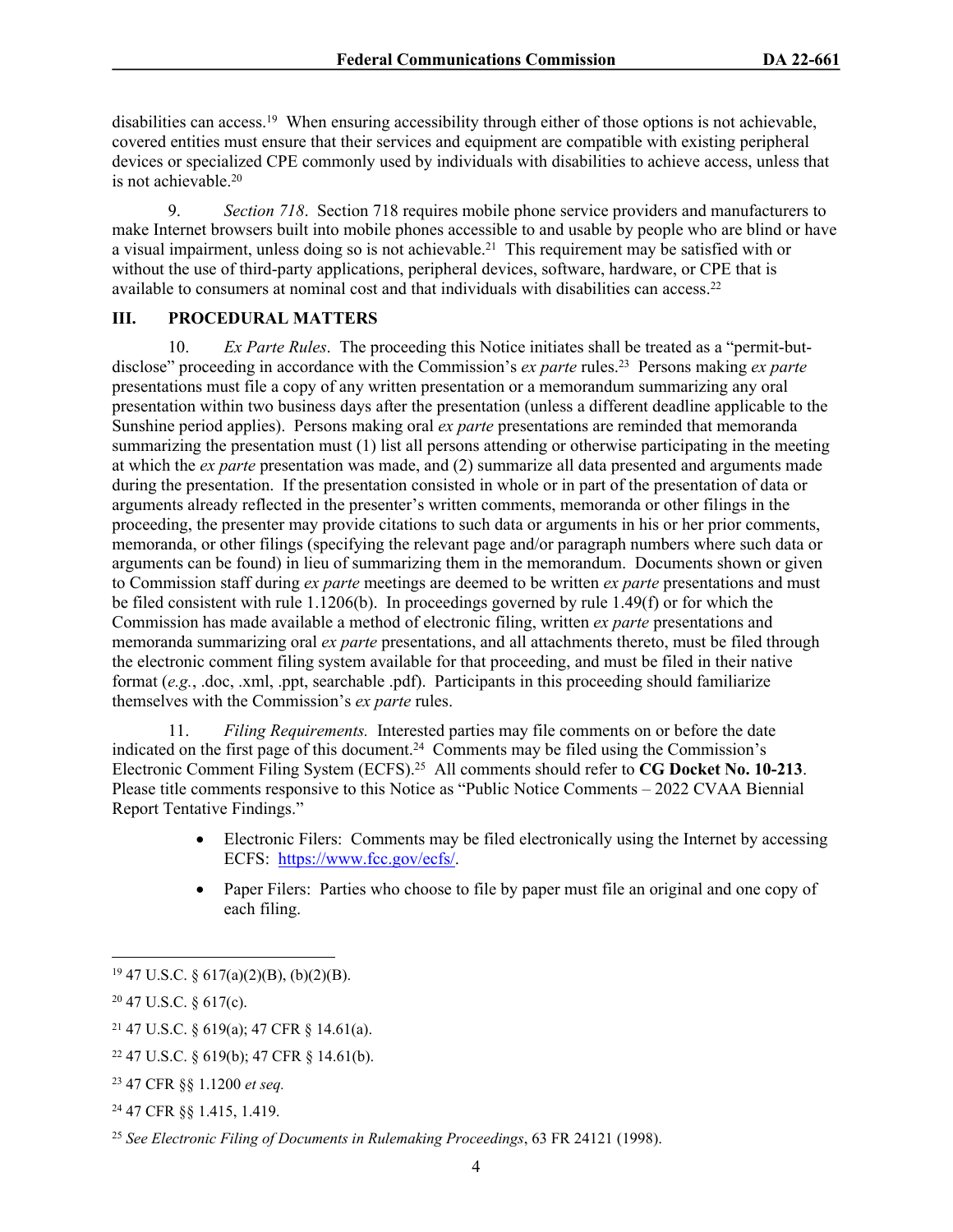- Filings can be sent by commercial overnight courier, or by first-class or overnight U.S. Postal Service mail. All filings must be addressed to the Commission's Secretary, Office of the Secretary, Federal Communications Commission.
- Commercial overnight mail (other than U.S. Postal Service Express Mail and Priority Mail) must be sent to 9050 Junction Drive, Annapolis Junction, MD 20701.
- U.S. Postal Service first-class, Express, and Priority mail must be addressed to 45 L Street NE, Washington DC 20554.
- **Effective March 19, 2020, and until further notice, the Commission no longer accepts any hand or messenger delivered filings at the Commission's headquarters. This is a temporary measure taken to help protect the health and safety of individuals, and to mitigate the transmission of COVID-19. See** *FCC Announces Closure of FCC Headquarters Open Window and Change in Hand-Delivery Policy***, Public Notice, DA 20-304 (March 19, 2020),** [https://www.fcc.gov/document/fcc-closes](https://www.fcc.gov/document/fcc-closes-headquarters-open-window-and-changes-hand-delivery-policy)[headquarters-open-window-and-changes-hand-delivery-policy.](https://www.fcc.gov/document/fcc-closes-headquarters-open-window-and-changes-hand-delivery-policy)

12. *People with Disabilities.* To request materials in accessible formats for people with disabilities (Braille, large print, electronic files, audio format), send an e-mail to [fcc504@fcc.gov](mailto:fcc504@fcc.gov) or call 202-418-0530 (voice), or 844-432-2275 (videophone). This Notice can also be downloaded in Word and Portable Document Format (PDF) at [https://www.fcc.gov/general/disability-rights-office-headlines.](https://www.fcc.gov/general/disability-rights-office-headlines)

13. *Additional Information.* For further information regarding this Notice, contact Darryl Cooper, Disability Rights Office, CGB, at 202-418-7131 or by e-mail to [Darryl.Cooper@fcc.gov](mailto:Darryl.Cooper@fcc.gov).

**– FCC–**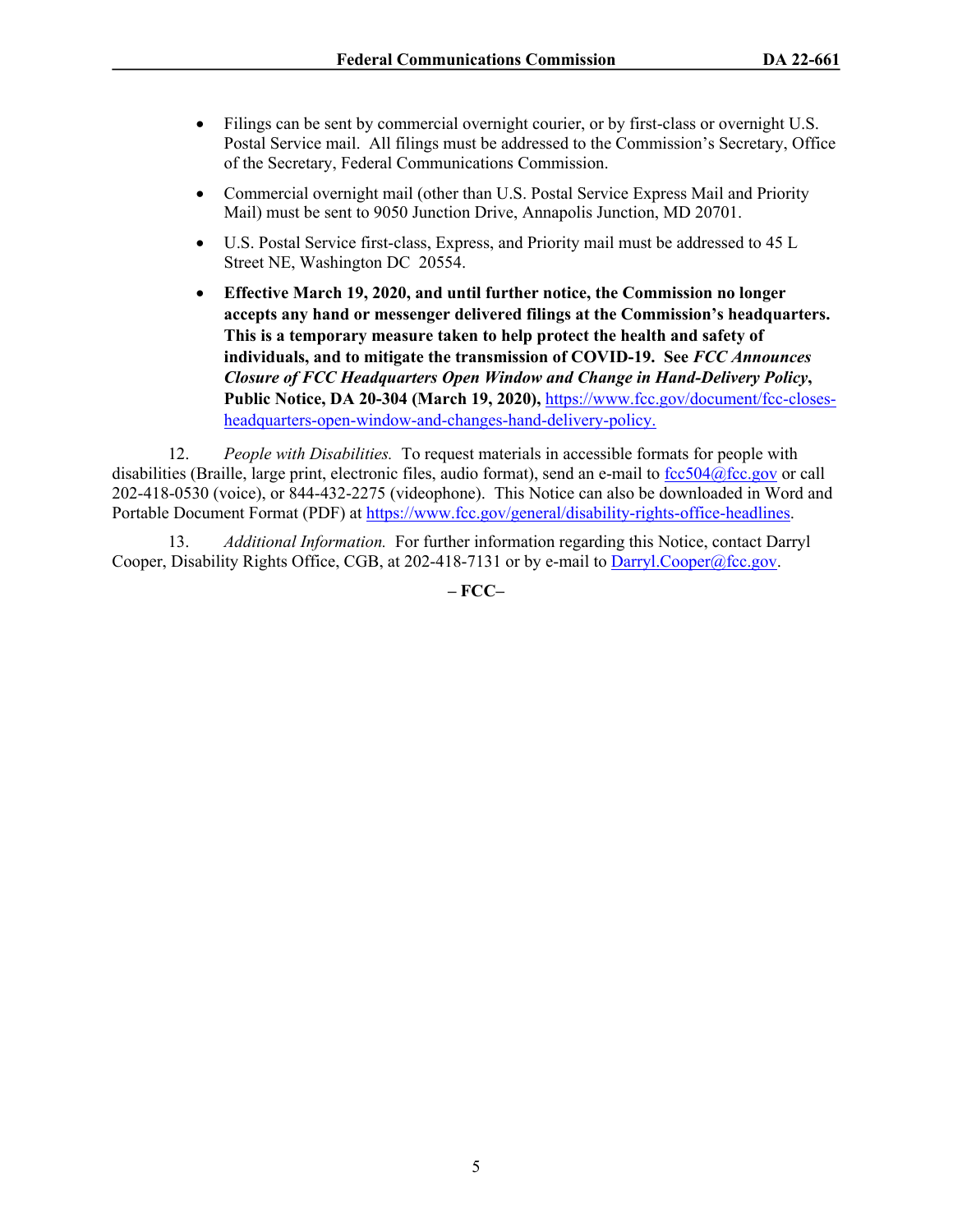# **ATTACHMENT**

#### **TENTATIVE FINDINGS FOR THE 2022 BIENNIAL REPORT TO CONGRESS AS REQUIRED BY THE CVAA**

#### **IV. COMPLIANCE WITH SECTIONS 255, 716, AND 718**

1. In this Attachment, we provide the public with our tentative findings on the accessibility of services and equipment under sections 255, 716, and 718 based on the comments filed in response to our *2022 CVAA Assessment Public Notice*. <sup>26</sup> We invite comment on these findings to assist us in finalizing the 2022 CVAA Biennial Report to Congress, which is due by October 8, 2022.

#### **A. Accessibility**

# **1. Sections 255, 716, 718: Telecommunications and Advanced Communications Services and Equipment; Internet Browsers Built into Mobile Phones**

2. During the two years since the Commission's last Biennial Report, we tentatively find that there have been some improvements to enhance the accessibility of telecommunications and advanced communications services and equipment.<sup>27</sup> However, not all people with disabilities can access these improvements, and some accessibility gaps exist with regard to these services and equipment.<sup>28</sup>

3. The comments show that in the last two years, a wide variety of new and enhanced features have been made available that make more devices and features accessible to a wider community of people with disabilities. To that end, we note continuing accessibility interface improvements for people with mobility disabilities. However, the comments indicate that people who use braille readers have limited accessibility for at least some types of advanced communications services. For example, commenters highlight new features that enable people with mobility disabilities to control wireless devices. CTIA reports that Android and Samsung phones enable users to make gestures with their faces to control their phones.<sup>29</sup> These gestures include open mouth, smile, raise eyebrow, look left, look right, and look up to initiate specific phone actions.<sup>30</sup> Samsung devices provide air gestures so that users can control their devices without touching its screen.<sup>31</sup> One new app enables people to type with their eyes.<sup>32</sup>

<sup>30</sup> CTIA Comments at 14.

<sup>31</sup> CTIA Comments at 14.

<sup>26</sup> *Consumer and Governmental Affairs Bureau Seeks Comment on the Accessibility of Communications Technologies for the 2020 Biennial Report Required by the Twenty-First Century Communications and Video Accessibility Act*, CG Docket No. 10-213, Public Notice, DA 22-160 (CGB 2022) (*2022 CVAA Assessment Public Notice*).

 $27$  For instance, CTA states that industry innovations will continue to ensure that "individuals with disabilities can readily access and utilize the wide array of connected consumer technologies." CTA Comments at 13.

<sup>28</sup> *See, e.g.,* DHH CAO Comments at 2. ("The COVID-19 pandemic exacerbated many shortcomings regarding the accessibility of critical communications and various platforms for the deaf, hard of hearing, speech impaired persons, deafblind, and deaf people with other disabilities.").

<sup>29</sup> CTIA Comments at 14 n. 38. (citing Barbara Krasnoff, *How Android 12 Lets You Control Your Phone with Facial Gestures*, The Verge (Feb. 25, 2022), [https://www.theverge.com/22649045/android-12-facial-gestures-accessibility](https://www.theverge.com/22649045/android-12-facial-gestures-accessibility-how-to)[how-to](https://www.theverge.com/22649045/android-12-facial-gestures-accessibility-how-to); *Use Camera Switches*, Google (last visited Mar. 17, 2022), [https://support.google.com/accessibility/android/answer/11150722?hl=en\)](https://support.google.com/accessibility/android/answer/11150722?hl=en). AFB states that Talkback Version 9.1

was also released with a gesture learning mode and updated tutorial to help users adapt. AFB Comments at 2.

<sup>&</sup>lt;sup>32</sup> Look to Speak allows a user to select pre-written phrases using their eyes. CTIA Comments at 16 n.49 (citing Richard Cave, *Look to Speak Helps People Communicate with Their Eyes*, The Keyword (Dec. 8, 2022), [https://blog.google/outreach-initiatives/accessibility/look-to-speak/.](https://blog.google/outreach-initiatives/accessibility/look-to-speak/)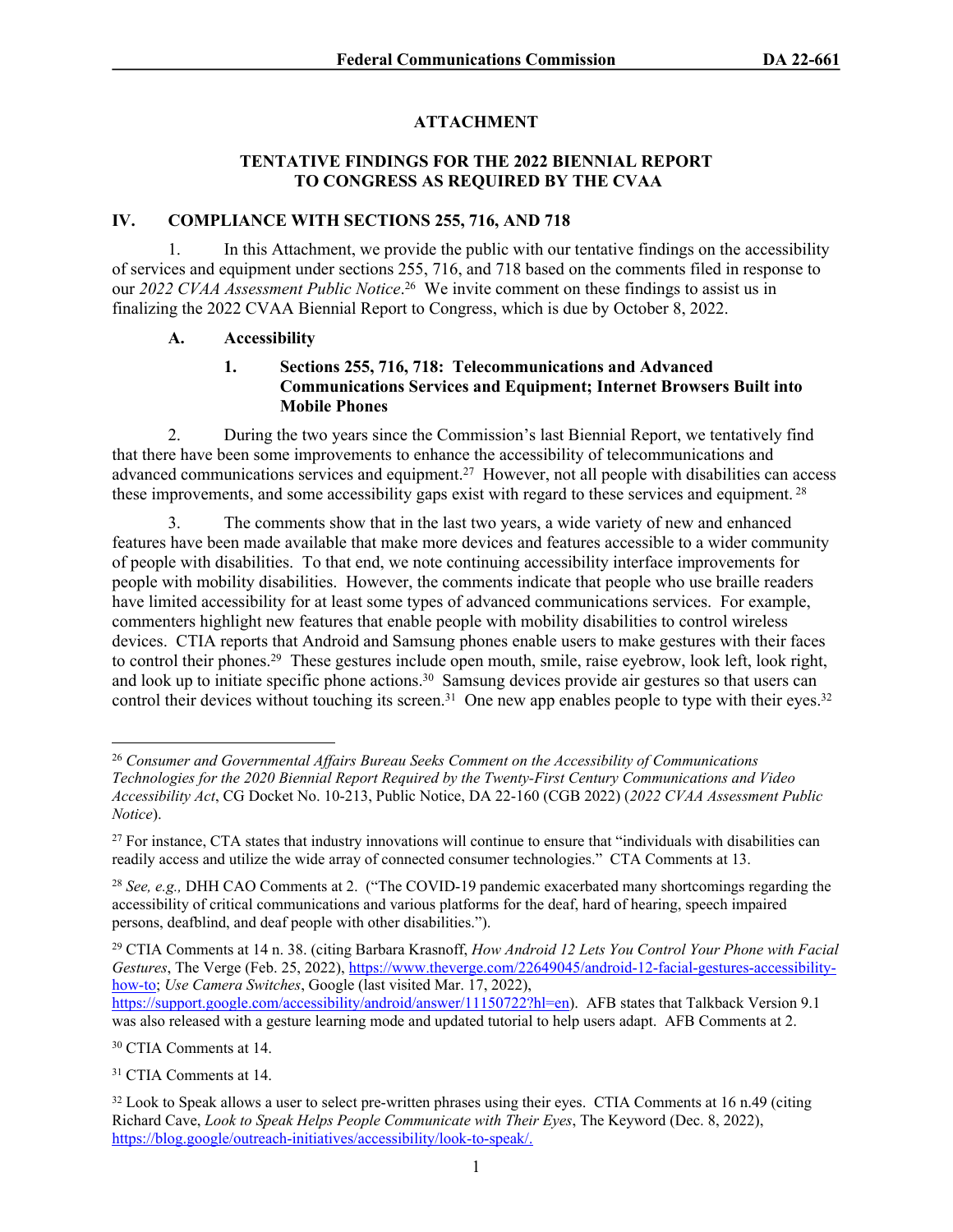4. Advocates for people who are blind or visually impaired also identify certain improvements in the accessibility of screen readers, braille displays, haptic feedback, and audible cues. AFB states that the Android screen reader TalkBack Version 9.1 introduced gestures and commands that make the interface easier to use for people who are blind and people who have cognitive or mobility disabilities.<sup>33</sup> However, AFB states that not all braille users can benefit from all of these screen reader improvements.<sup>34</sup> While identifying a large number of accessibility features in its research,<sup>35</sup> CACP states that phones that include braille, haptic feedback features, and audible cues are more likely to be accessible to a person who is blind or visually impaired.<sup>36</sup> AFB states that including tactile buttons, which many people who are blind or visually impaired prefer, and text to speech in two feature phones,<sup>37</sup> make these phones good options for people who are blind or visually impaired.<sup>38</sup> Overall, ACB urges the Commission to continue its focus on the accessibility of wireless devices at all feature levels and price points.<sup>39</sup>

5. Commenters also reported on apps designed to assist people with multiple disabilities. Google deployed a new accessibility app for telecommunications, interconnected Voice over Internet Protocol (VoIP), and non-interconnected VoIP services that allows a person to make a voice call without speech, vision, or hearing.<sup>40</sup> When this app, called Live Caption, is turned on, "[y]ou get captions of what the other person says, and you can type in responses in real time. Your messages are read aloud by the system."<sup>41</sup> The app can also automatically add captions to any video, podcast, or audio message on an Android phone, and can do so without the need for an Internet connection.<sup>42</sup>

<sup>36</sup> CACP Reply Comments at 5-6 ("[i]ncreasing the presence of the Audible Cue, Braille Display Support, and Haptic Feedback features to be available in more than 50% of phones provided would improve the odds of an individual with vision disabilities finding and purchasing a phone with the appropriate suite of accessibility features for their needs and enjoyment").

<sup>37</sup> "Feature phones are used with wireless services and include (1) phones used primarily or exclusively for voice communications and (2) phones used for voice communications and text messaging, with little or no computing capabilities." *See Implementation of Sections 716 and 717 of the Communications Act of 1934, as Enacted by the Twenty-First Century Communications and Video Accessibility Act of 2010*, Biennial Report to Congress as Required by the Twenty-First Century Communications and Video Accessibility Act of 2010, 35 FCC Rcd 11227, 11234 para. 16 (2020) (*2020 CVAA Biennial Report*).

<sup>38</sup> AFB Comments at 2 (noting that some prefer navigating phones with tactile inputs); *see* id. (discussing the BlindShell Classic Lite and RAZ Mobility MiniVision2) (citations omitted).

<sup>39</sup> ACB Comments at 2.

<sup>40</sup> CTIA Comments at 13 n. 37 (citing *Translate Speech to Text with Live Caption*, Google (last visited Mar. 17, 2022),<https://support.google.com/accessibility/android/answer/9350862?hl=en>.

<sup>41</sup> The ability to type responses is currently available on Pixel 6 and Pixel 6 Pro only. *See Type Responses During A Phone Call*, Google, (last visited May 2, 2022),

[https://support.google.com/accessibility/android/answer/9350862#type\\_responses\\_during\\_call](https://support.google.com/accessibility/android/answer/9350862#type_responses_during_call).

42 CTIA Comments at 13.

<sup>33</sup> AFB Comments at 2 (citing JJ. Meddaugh, *A New Day for TalkBack*: *Android Screen Reader Gets a Major Update*, AccessWorld (May 2021),<https://afb.org/aw/22/5/17556>); *see* id. at 2 (expressing hope that future collaboration between Google and Samsung might produce even higher quality screen readers).

<sup>&</sup>lt;sup>34</sup> AFB Comments at 2 (stating that BrailleBack, an app that supports reading and writing from a braille display, does not support all of TalkBack's new features).

<sup>35</sup> CACP found, in its 2022 preliminary market survey, a number of accessibility features in current phones. CACP Reply Comments at 5-10. According to its survey, CACP identifies 14 accessibility features for people who are blind or visually impaired, 12 accessibility features for people who are deaf or hard of hearing, 14 accessibility features for people with cognitive disabilities, and 17 accessibility features for people with mobility disabilities. *Id.* In general, CACP states that a very small percentage of current phones contain all of the identified features. *Id.*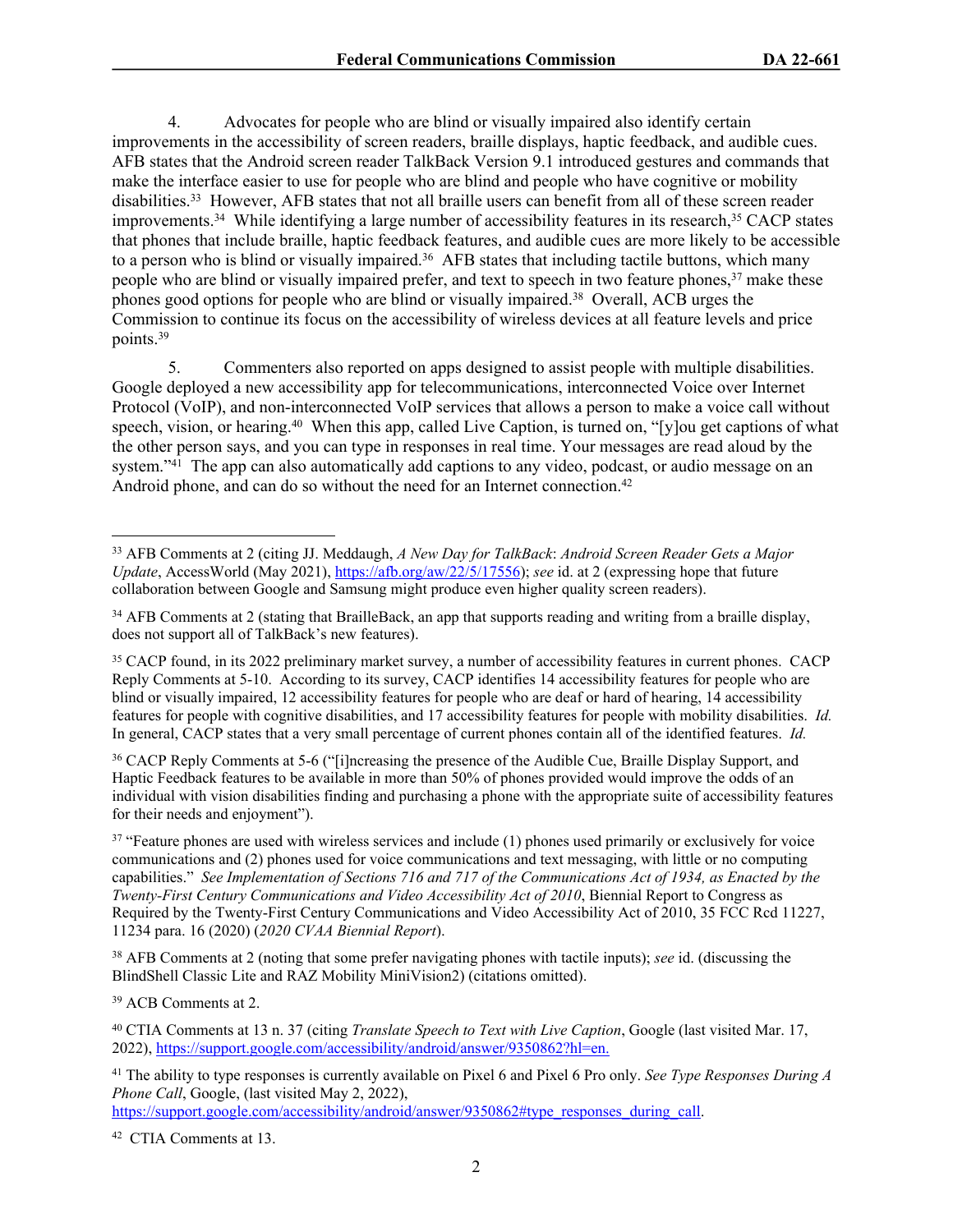6. Commenters also discussed smart home devices. DHH CAO and ACB contend that accessibility should be natively built into smart home devices or into apps that control home devices.<sup>43</sup> DHH CAO states that voice-activated smart home devices are sometimes not accessible to people who are deafblind.<sup>44</sup> CTIA highlights the communications features of an Apple HomePod app that lets customers send and receive messages from one HomePod to another, or to and from an iPhone, iPad, iPod touch, Apple Watch, or CarPlay.<sup>45</sup> CTIA states that the Apple HomePod's intercom can capture voice messages and transfer them to text, which makes them accessible to people who are deaf or hard of hearing.<sup>46</sup>

### **B. Usability**

7. Sections 255, 716 and 718 also require that covered services and equipment are "usable" by people with disabilities.<sup>47</sup> A product or service is "usable" if companies provide people with disabilities with information on how to use services, such as documentation for the product or service, including instructions, product or service information (including accessible feature information), customer support, and technical support.<sup>48</sup> We tentatively find that while usability has improved for some covered services and equipment, there is still room for improvement.

8. CTA and CTIA state that the past two years have shown continued improvements in accessibility documentation and customer support for covered services and equipment. On the other hand, ACB notes that some company resources lack information on ACS accessibility features, and DHH CAO et al. notes the smart home appliances instructions are sometimes conveyed through uncaptioned videos.<sup>49</sup>

9. CTIA notes that wireless service providers and manufacturers continue to maintain online and in-store accessibility customer service and technical support.<sup>50</sup> They continue to provide information and documentation on accessibility features, including in user guides, bills, installation guides, and on their websites.<sup>51</sup> They also provide education through conferences, events, outreach programs, and accessibility help desks.<sup>52</sup>

10. CTIA also states that people with disabilities may learn about their wireless options from the Mobile Wireless Forum Global Accessibility Reporting Initiative (GARI) database that CTIA

<sup>46</sup> CTIA Comments at 15.

<sup>47</sup> 47 U.S.C. §§ 255, 617, 619.

<sup>48</sup> *See* 47 CFR §§ 6.3(l), 7.3(l), 14.21(c); *see also* 47 CFR §§ 6.11, 7.11, 14.20(d), 14.60(b)(4).

<sup>49</sup> DHH CAO Comments at 8.

<sup>50</sup> CTIA Comments at 29 (stating that the wireless industry focuses on implementing "internal policies that help foster a culture of diversity and inclusion that also helps drive advancements in wireless accessibility").

<sup>51</sup> CTIA Comments at 29.

<sup>&</sup>lt;sup>43</sup> ACB Comments at 2 ("Many smart speakers and smart home appliances, like thermostats, video-capable doorbells, and home appliances allow for quick set-up and control using a smartphone or Internet-connected mobile device. However, these products lack built-in out-of-the-box accessibility native to their own hardware, and instead, rely on the accessibility suite of a consumer's mobile device."); DHH CAO Comments at 8.

<sup>44</sup> DHH CAO Comments at 8 (stating that smart devices do not always have a screen interface, text interface, or braille reader interface for people who are deaf, hard of hearing, or deafblind).

<sup>45</sup> CTIA Comments at 15 (citing *Use HomePod Mini or HomePod as An Intercom*, Apple (Nov. 9, 2021), <https://support.apple.com/en-us/HT206149>).

<sup>52</sup> CTA Comments at 2; CTIA Comments at 29. CTA and CES showcase current innovations in accessibility technology. CTA Comments at 5 n.23 (citing Debra Berlyn, *What's New in 2022 for Aging and Tech?*, Broadband Breakfast (Jan. 24, 2022), [https://broadbandbreakfast.com/2022/01/debra-berlyn-whats-new-in-2022-for-aging-and](https://broadbandbreakfast.com/2022/01/debra-berlyn-whats-new-in-2022-for-aging-and-tech/)[tech/](https://broadbandbreakfast.com/2022/01/debra-berlyn-whats-new-in-2022-for-aging-and-tech/)).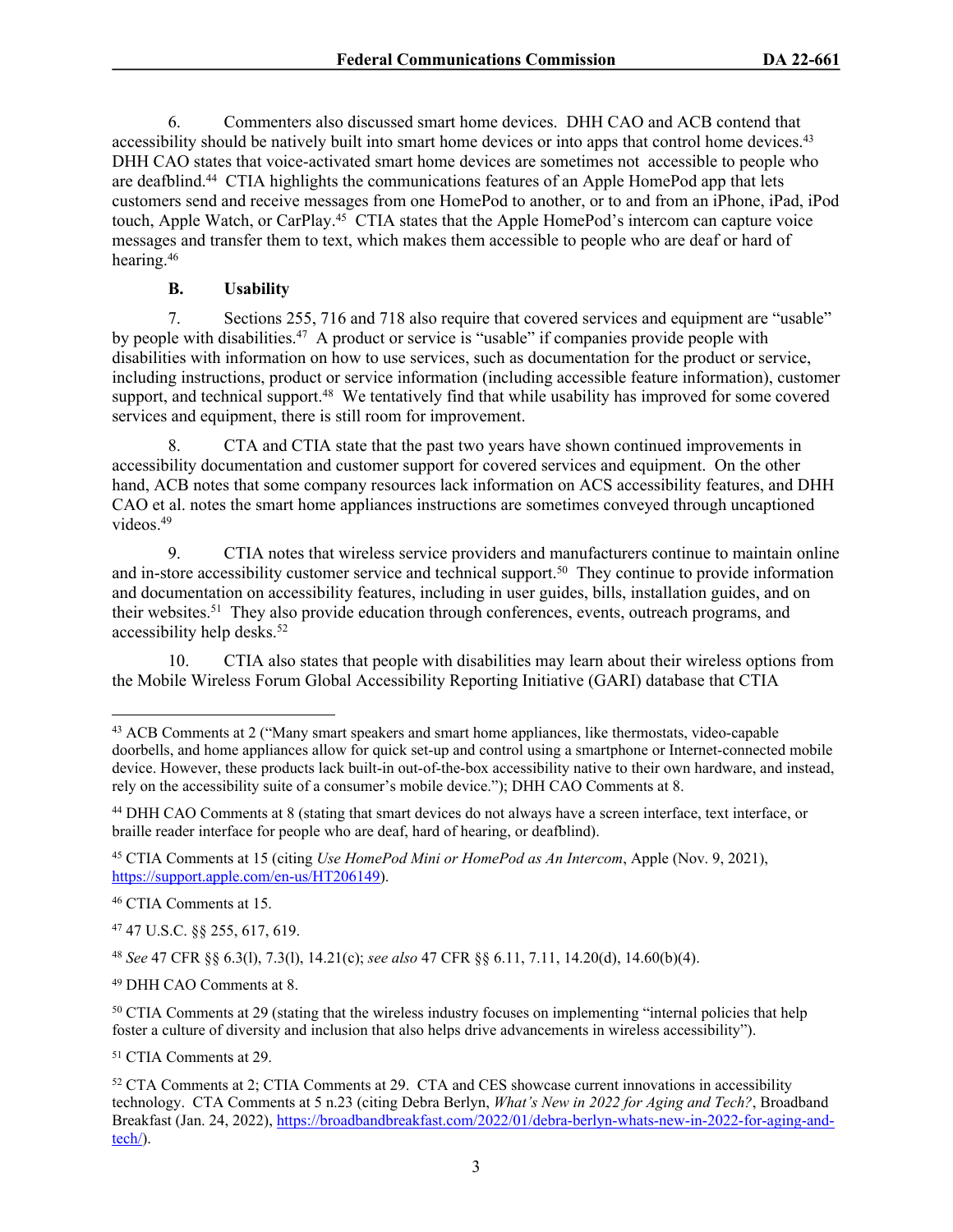maintains on its website – AccessWireless.org.<sup>53</sup> GARI's database is organized by category, providing a resource for people with hearing, vision, mobility and manipulation, speech, and cognitive disabilities, as well as for seniors and veterans.<sup>54</sup> ACB contends, however, that the GARI tool does not identify which phones provide ACS in an accessible manner, and that some information is not updated comprehensively, like the list of smartwatches.<sup>55</sup> ACB also states that some companies may not be reachable because they have not registered their contact information in the FCC's Recordkeeping Compliance Certification and Contact Information Registry (RCCCI).<sup>56</sup>

# **C. Inclusion of People with Disabilities in Product and Service Design and Development**

11. We tentatively find that covered entities have continued to include people with disabilities in product and service design and development. CTA and CTIA explain that industry has engaged consumers in product development and testing,<sup>57</sup> advisory groups,<sup>58</sup> conferences,<sup>59</sup> and product demonstrations.<sup>60</sup>

# **V. ACCESSIBILITY BARRIERS TO NEW COMMUNICATIONS TECHNOLOGIES**

12. The COVID-19 pandemic has highlighted the importance of accessible video conferencing services for people with disabilities. Public interest and industry comments focus primarily on these issues, which have become increasingly important since the Commission issued its last CVAA

<sup>57</sup> CTIA Comments at 4 (stating that industry incorporates accessibility into the fundamental design of their products and seeks input from the disability community at all stages of development, including market research, testing and trials, and deployment).

<sup>58</sup> CTIA and CTA play principal roles in the joint hearing aid compatibility task force (HAC Task Force), the FCC's Disability Advisory Committee (DAC), and Consumer Advisory Committee (CAC). CTA Comments at 7; CTIA Comments at 23. CTIA is also a member of the North American Numbering Council (NANC) Interoperable Video Calling Working Group. CTIA Comments at 23. CTIA members also maintain direct contact with the accessibility community through their design and development activities. CTIA Comments at 23.

<sup>59</sup> At CES, CTA sponsors a group of Accessibility Leaders to learn about and provide feedback on showcased new technologies. CTA Comments at 8 n.22 (citing ACB Advocacy Update, *Accessible Tech at the Consumer Electronics Show* (Jan. 21, 2022), citing [https://acb-advocacy-update.pinecast.co/episode/9577ab33/accessible-tech](https://acb-advocacy-update.pinecast.co/episode/9577ab33/accessible-tech-at-the-consumer-electronics-show)[at-the-consumer-electronics-show](https://acb-advocacy-update.pinecast.co/episode/9577ab33/accessible-tech-at-the-consumer-electronics-show)).

<sup>60</sup> CTA states that its committees and members are working on hearing-aid standards, audio interfaces for consumer electronics, and intelligent mobility for people who are deaf, hard of hearing and deafblind. CTA Comments at 6-7 (citing *Status of Active Consumer Technology Association Projects, CTA-2051-A: Personal Sound Amplification Performance Criteria,* Consumer Technology Association (last visited May 2, 2022),

<sup>53</sup> CTIA Comments at 28 (stating that the GARI tool allows users to search and compare devices and apps).

<sup>54</sup> CTIA Comments at 28.

<sup>55</sup> ACB Comments at 3.

<sup>56</sup> ACB Comments at 3 (stating that some companies are not filing required annual certifications in the FCC's Recordkeeping Compliance Certification and Contact Information Registry "RCCCI database"). The purpose of the registry is to "enable entities that are required to comply with Sections 255, 716, 717, and 718 of the Communications Act and the Commission's rules implementing those sections to submit their . . . contact information." *See* Recordkeeping Compliance Certification and Contact Information Registry, [https://apps.fcc.gov/rccci-registry/login!input.action.](https://apps.fcc.gov/rccci-registry/login!input.action)

[https://standards.cta.tech/kwspub/current\\_projects/](https://standards.cta.tech/kwspub/current_projects/); *Status of Active Consumer Technology Association Projects, CTA-CEB27-A: Recommended Practice for Audio Accessibility of Audiovisual Devices,* Consumer Technology Association (last visited Mar. 29, 2022), [https://standards.cta.tech/kwspub/current\\_projects/;](https://standards.cta.tech/kwspub/current_projects/) *Status of Active Consumer Technology Association Projects, ANSI/CTA-2076.2: Indoor Network Navigation Systems for People who are Deaf, Hard of Hearing and DeafBlind,* Consumer Technology Association (last visited May 2, 2022), [https://standards.cta.tech/kwspub/current\\_projects\)](https://standards.cta.tech/kwspub/current_projects).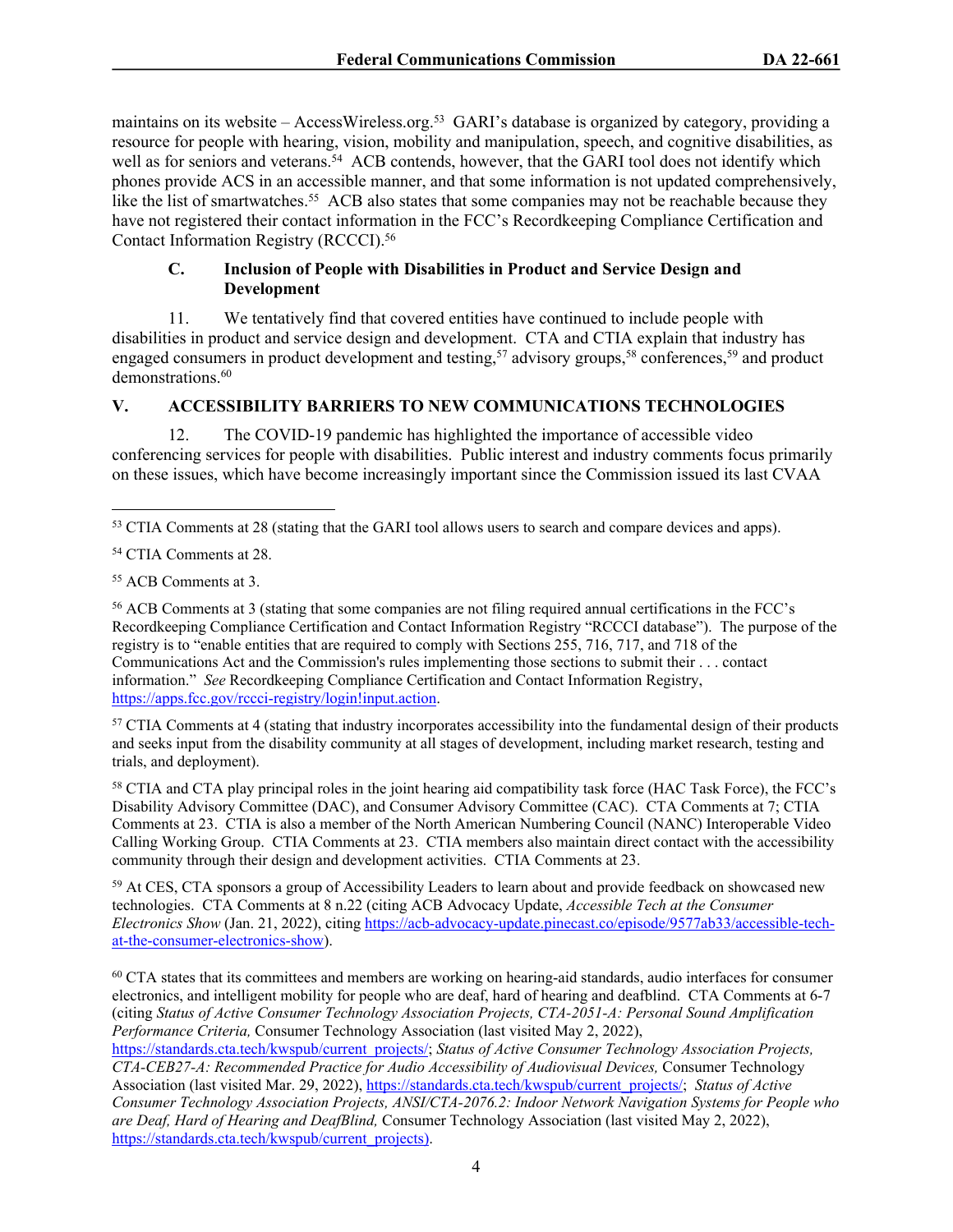Report.<sup>61</sup> While the Commission is considering the legal status of types of video conferencing services in a pending proceeding, $62$  we provide an overview of consumer and industry comments describing experiences with video conferencing services during the pandemic.<sup>63</sup> The comments show that video conferencing providers have introduced accessibility innovations over the past two years, but we tentatively find that commenters have identified several accessibility issues for further exploration.

13. CTA and CTIA report that video conferencing services like Zoom, BlueJeans, FaceTime, and Microsoft Teams have introduced a variety of accessibility feature enhancements, including screen reader support, customizable chat features, a choice of a third-party live captioning or synchronous automatic captioning, multi-pinning features and "spotlighting" a sign-language interpreter or speaker so that all participants know who is speaking.<sup>64</sup> CTIA states that some services have settings that will automatically highlight and identify the person speaking or using ASL;<sup>65</sup> in other words, these new accessibility features can detect when a person is using sign language.<sup>66</sup> CTA states that service users also have access to customizable interfaces and multiple input options.<sup>67</sup>

14. Commenters point out some of the challenges of using automatic captioning available on certain video conferencing platforms. DHH CAO states that automatic captioning sometimes produces incomplete or delayed transcriptions,<sup>68</sup> and that even if slight delays of live captions cannot be avoided,

<sup>64</sup> CTIA Comments at 16 (citing *Zoom is bringing automatic closed captions to all free accounts*, CNET (Feb. 25, 2021), https://www.cnet.com/tech/services-and-software/zoom-is-bringing-automatic-closed-captions-to-all-freeaccounts; Abrar Al-Heeti, *Android updates TalkBack screen reader with new voice commands, language options*, CNET (Feb. 23, 2021), [https://www.cnet.com/tech/tech-industry/android-updates-talkback-screen-reader-with-new](https://www.cnet.com/tech/tech-industry/android-updates-talkback-screen-reader-with-new-voice-commands-language-options)[voice-commands-language-options\)](https://www.cnet.com/tech/tech-industry/android-updates-talkback-screen-reader-with-new-voice-commands-language-options); CTA Comments at 4 ("Americans have come to rely on innovative technology for their everyday lives. From remote video conferencing to telehealth, we have embraced technology like never before. The next generation of innovation can also help prepare communities for the next public health emergency.").

<sup>65</sup> CTIA Comments at 16.

<sup>&</sup>lt;sup>61</sup> Commenters also raise concerns about the lack of equal access to 911 emergency services when using TTY and VRS to contact appropriate emergency service centers. *See* DHH CAO Comments at 4-5.

 $62$  ACB urges the Commission to define interoperable video communications services to be a covered advanced communications service. ACB Comments at 2-3. We note that this question is the subject of a pending rulemaking. *See Consumer and Governmental Affairs Bureau Seeks to Refresh the Record on Interoperable Video Conferencing Services*, CG Docket No. 10-213, Public Notice, DA 22-463 (Apr. 27, 2022), [https://www.fcc.gov/document/pn](https://www.fcc.gov/document/pn-refresh-record-re-interoperable-video-conferencing)[refresh-record-re-interoperable-video-conferencing.](https://www.fcc.gov/document/pn-refresh-record-re-interoperable-video-conferencing)

<sup>63</sup> AFB Comments at 3-5 (accessibility impacted remote student learning due to inadequate resources for children and teachers); AFB Comments at 3 (stating that inaccessible access to a service's chat feature impeded the ability of people who are blind or visually impaired to communicate privately with their healthcare providers); CTA Comments at 2-3 ("In 2021, roughly 80 percent of technology industry leaders strongly agreed that employees benefited from this hybrid work environment.") (citing Consumer Technology Association Member Survey, *Future of Work: 2021*, at 8 (Oct. 2021), [https://shop.cta.tech/collections/research/products/future-of-work-2021-cta](https://shop.cta.tech/collections/research/products/future-of-work-2021-cta-member-survey?_ga=2.618%2050028.1006895257.1647959185-462461571.1643999452)[member-survey?\\_ga=2.618 50028.1006895257.1647959185-462461571.1643999452](https://shop.cta.tech/collections/research/products/future-of-work-2021-cta-member-survey?_ga=2.618%2050028.1006895257.1647959185-462461571.1643999452)); DHH CAO Comments at 2 ("Video conferencing platforms have become a major tool during the pandemic due to the shift to working from home, but these platforms also are plagued by ineffective captions.").

<sup>66</sup> CTIA Comments at 13 ("When a participant speaks (verbally or by using sign language) or you tap [their] tile, that tile moves to the front and becomes more prominent.") (citing *Make a Group FaceTime Call on iPhone*, Apple (last visited Mar. 17, 2022), <https://support.apple.com/en-za/guide/iphone/iph405ab67de/14.0/ios/14.0>).

<sup>67</sup> CTA Comments at 3.

<sup>68</sup> DHH CAO Comments at 9-10.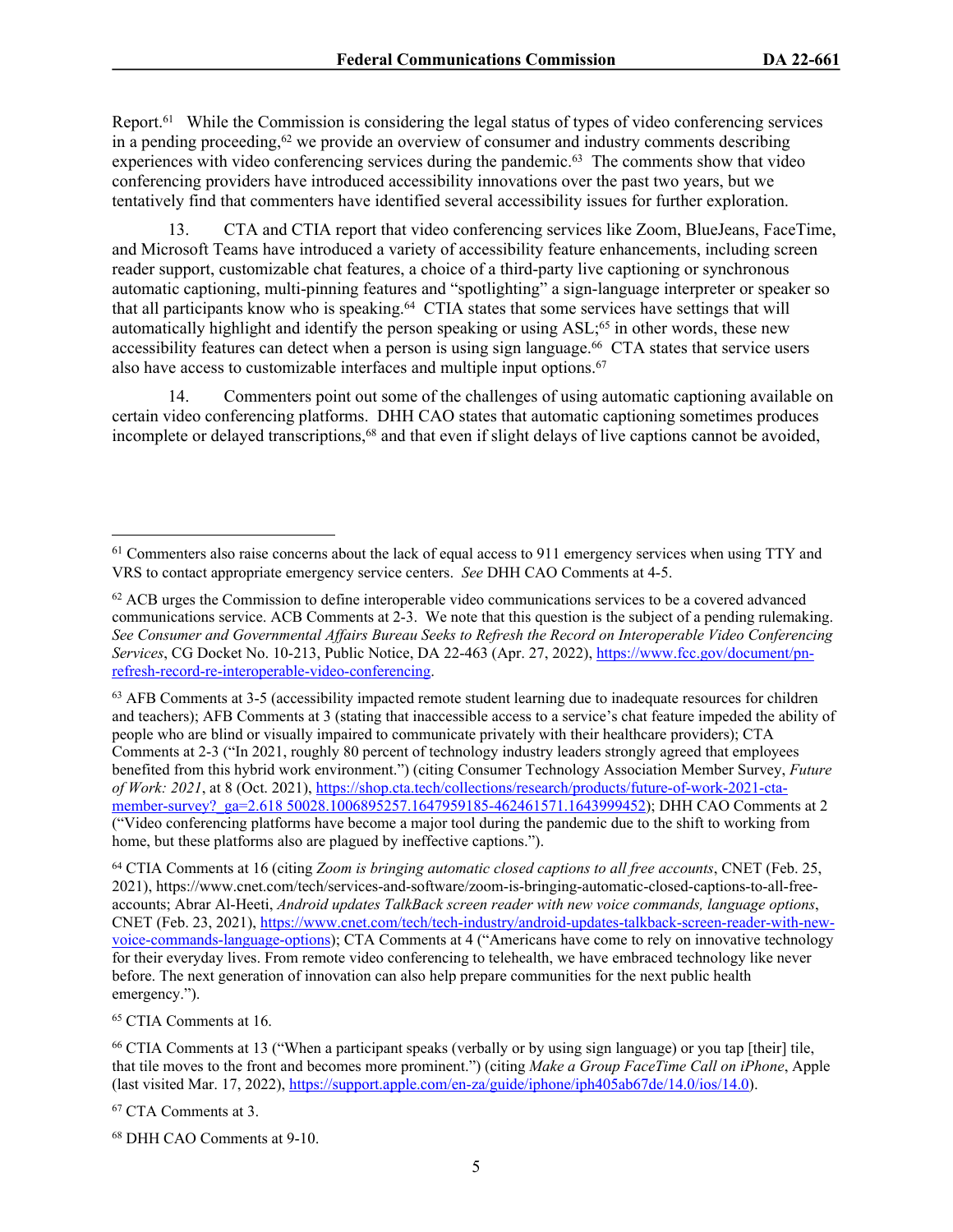these captioning delays may cause "cognitive overload."<sup>69</sup> Comprehension can be further hindered, according to DHH CAO, if a person who is deaf or hard of hearing cannot see the faces of speaking participants, for "people with hearing loss rely more on nonverbal information than their peers, and if a person misses a visual cue, they may fall behind in the conversation."<sup>70</sup>

15. AFB states that video conferencing services are generally accessible to people who are blind or visually impaired, but that user interfaces are sometimes not accessible.<sup>71</sup> They also note that the chat feature of some video conferencing services is not accessible.<sup>72</sup> In addition, AFB reports that, during video conferences, people who are blind or visually impaired do not have access to "shared screens" because the content, when represented as images, is inaccessible to screen reader users.<sup>73</sup> Participants also had difficulty toggling sound and mute features on and off, and do not have access to verbosity settings that allow users to control when notifications are voiced.<sup>74</sup> There is sometimes no way to enlarge content or to view two windows at once.<sup>75</sup> AFB states that these accessibility barriers have caused problems in the classroom and at work.<sup>76</sup> AFB identifies additional problems, including low internet bandwidth, inadequate resources, and poor collaboration technologies for children and teachers, which negatively impacted remote learning for children with disabilities.<sup>77</sup>

16. DHH CAO reports that poor video quality can make video conferences inaccessible to people who are deaf or hard of hearing.<sup>78</sup> According to DHH CAO, once the country moved to remote working, many who have hearing difficulties found themselves initially cut off from colleagues during calls on virtual platforms.<sup>79</sup> In response to suggestions that frozen screens and system crashes could be navigated in audio-only mode, "this workaround does not adequately serve people who are deaf and hard of hearing."<sup>80</sup> On a related note regarding connectivity for videoconferencing purposes, CTIA states that

<sup>71</sup> AFB Comments at 3, 5.

 $72$  AFB Comments at 3 (stating that Web Ex's chat feature was difficult or impossible to use and that, in Teams, screen readers cannot find the last chat message in the chat screen); *see* id. (stating that many screen readers cannot use the desktop version of Slack).

<sup>73</sup> AFB Comments at 3.

<sup>74</sup> AFB Comments at 3. The verbosity setting affects the amount of spoken feedback the application will provide when you are using the program. *See, e.g.*, Apple, *Change your VoiceOver settings on iPhone*,<https://support.apple.com/guide/iphone/iphfa3d32c50>(last visited May 6, 2022).

<sup>75</sup> AFB Comments at 3.

<sup>76</sup> AFB Comments at 3-4 (noting that work collaboration tools include video conferencing, voice calls, and chat).

(continued….)

<sup>69</sup> DHH CAO Comments at 10 (citing Christina Claus, *How to Mitigate Accessibility & Digital Inclusion Obstacles for the Deaf Community*, Inclusion Hub (Mar. 29, 2022), [https://www.inclusionhub.com/articles/mitigate-obstacles](https://www.inclusionhub.com/articles/mitigate-obstacles-for-deaf-community)[for-deaf-community](https://www.inclusionhub.com/articles/mitigate-obstacles-for-deaf-community)).

<sup>70</sup> DHH CAO Comments at 9 n.21 (Mark Ray, *Why Remote Work Can Be Hard For Hard-Of-Hearing People*, Forbes (Mar. 29, 2022), [https://www.forbes.com/sites/nextavenue/2021/09/02/why-remote-work-can-be-hard-for](https://www.forbes.com/sites/nextavenue/2021/09/02/why-remote-work-can-be-hard-for-hard-of-hearing-people/?sh=76a3d4c46d71)[hard-of-hearing-people/?sh=76a3d4c46d71](https://www.forbes.com/sites/nextavenue/2021/09/02/why-remote-work-can-be-hard-for-hard-of-hearing-people/?sh=76a3d4c46d71)).

<sup>77</sup> AFB Comments at 4.

<sup>78</sup> DHH CAO Comments at 3 n.35 (stating that poor video quality can "absolutely produce delays for American Sign Language communicators") (citing *Making Telehealth Equitable for Deaf and Hard of Hearing Communities*, University of Kentucky College of Health Sciences (Mar. 29, 2022), [https://www.uky.edu/chs/about/news/making](https://www.uky.edu/chs/about/news/making-telehealth-equitable-for-deaf-and-hard-hearing-communities)[telehealth-equitable-for-deaf-and-hard-hearing-communities\)](https://www.uky.edu/chs/about/news/making-telehealth-equitable-for-deaf-and-hard-hearing-communities); *see* id at 3 (noting that a "screen could end up blurry and impossible for the other person to translate").

<sup>79</sup> DHH CAO Comments at 8-9 (pointing to Zoom and Microsoft Teams as examples).

<sup>80</sup> DHH CAO Comments at 10 n.3 (citing Michele Hurley, Au.D., Video conferencing tips for people with hearing loss, Starkey, (Mar. 29, 2022), https://www.starkey.com/blog/articles/2020/04/22/13/19/videoconferencing-with-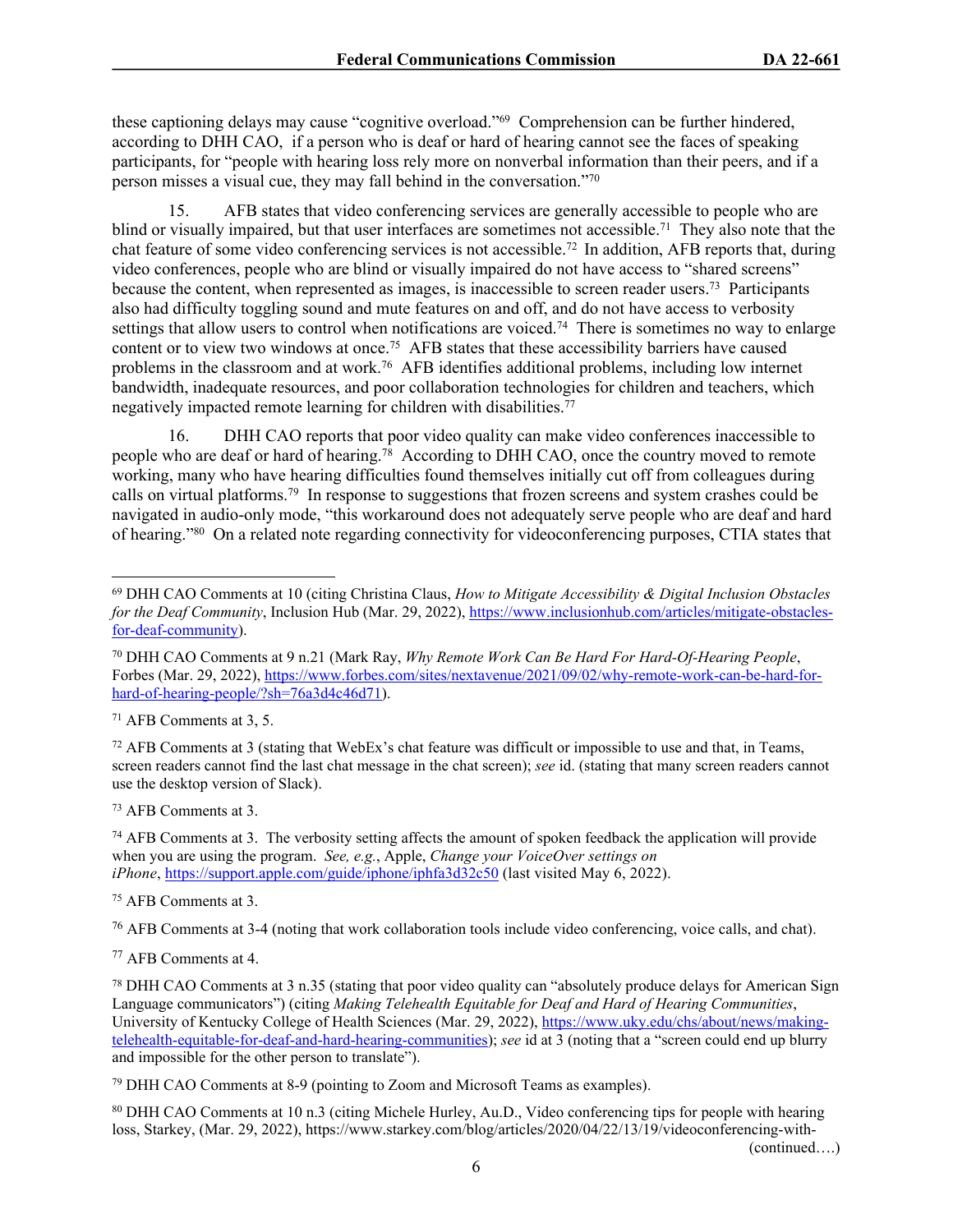its members realized that people with disabilities often rely more heavily on the internet for their communications needs, and that they are responding with more bandwidth at no additional costs.<sup>81</sup> CTIA also recognized that because people with disabilities are more at risk of being unemployed or having low income, greater bandwidth can make a dramatic difference.<sup>82</sup>

17. Access to telehealth was also discussed by commentors, who described many of the difficulties they faced. For example, AFB and DHH CAO state that large numbers of people with disabilities had difficulty accessing telehealth, and CTA states that companies are taking responsive actions.<sup>83</sup> AFB cited to a survey of 330 people who are blind or visually impaired, where approximately 57% reported that they found telehealth to be inaccessible in some way.<sup>84</sup> Some people could not use their screen readers, login to a telehealth platform independently, navigate to make an appointment, read text information or text chat, or communicate privately with their healthcare providers.<sup>85</sup>

18. Regarding telehealth accessibility, DHH CAO reports that people who are deaf or hard of hearing face major obstacles to virtual healthcare visits if accessibility solutions are unavailable.<sup>86</sup> DHH CAO states that people who are deaf or hard of hearing must call their healthcare providers on a separate, segregated platform using video relay services (VRS) if the telehealth program fails to provide interpreters.<sup>87</sup> In a 2020-2021 telehealth accessibility survey of people who are deaf or hard of hearing,

<sup>83</sup> AFB Comments at 2 (Rhoads, C.R., Bleach, K., Chatfield, S. & Camarilla, P.M. (2022). The Journey Forward: Impact of COVID-19 on Blind, Low Vision, and Deafblind U.S. Adults [Unpublished manuscript]. American Foundation for the Blind. Report to be published at [https://www.afb.org/research-and-initiatives/flatten](https://www.afb.org/research-and-initiatives/flatten-inaccessibility-survey/journey-forward)[inaccessibility-survey/journey-forward\)](https://www.afb.org/research-and-initiatives/flatten-inaccessibility-survey/journey-forward); DHH CAO Comments at 2 (stating that "[t]elehealth services, which have become crucial during the pandemic, remain inadequate, as platforms often lack interpreters or captions"); CTA Comments at 6 n.26.

<sup>84</sup> AFB Comments at 2-3 (citing Rhoads, C.R., Bleach, K., Chatfield, S. & Camarilla, P.M., *The Journey Forward: Impact of COVID-19 on Blind, Low Vision, and Deafblind U.S. Adults* (2022) [Unpublished manuscript], Report to be published at<https://www.afb.org/research-and-initiatives/flatten-inaccessibility-survey/journey-forward>).

<sup>85</sup> *See* id. In a Flatten Inaccessibility study, AFB states that, of 285 blind and low vision participants who had used telehealth to meet with their healthcare provider, 21% reported the telehealth platform was not accessible with their respective assistive technologies. *See* id. at 2 (citing Rosenblum, L. P., Chanes-Mora, P., McBride, C. R., Flewellen, J., Nagarajan, N., Nave Stawaz, R., & Swenor, B, *Flatten Inaccessibility: Impact of COVID-19 on Adults Who Are Blind or Have Low Vision in the United States* (2020), [www.afb.org/FlattenInaccessibility.](http://www.afb.org/FlattenInaccessibility)

<sup>86</sup> DHH CAO Comments at 12 n. 37 (citing *Speech Reading*, Centers for Disease Control and Prevention (Mar. 29, 2022), ([https://www.cdc.gov/ncbddd/hearingloss/parentsguide/building/speech](https://www.cdc.gov/ncbddd/hearingloss/parentsguide/building/speech-reading.html#:~:text=About%2040%25%20of%20the%20sounds,for%20yourself%20in%20a%20mirror)[reading.html#:~:text=About%2040%25%20of%20the%20sounds,for%20yourself%20in%20a%20mirror](https://www.cdc.gov/ncbddd/hearingloss/parentsguide/building/speech-reading.html#:~:text=About%2040%25%20of%20the%20sounds,for%20yourself%20in%20a%20mirror)).

87 DHH CAO Comments at 11.

hearing-loss#:~:text=When%20using%20video%20conferencing%20tools,garbled%20mess%20for%20t he%20listener).

<sup>81</sup> CTIA Comments at 9-10 (stating that "providers including Carolina West, Union Wireless, Cellular One, and Consumer Cellular offered more data at no cost to the consumer").

<sup>82</sup> CTIA Comments at 10 n.25 (citing *Disability Employment Statistics*, U.S. Dept of Labor (Mar. 30, 2022), [https://www.dol.gov/agencies/odep/research-evaluation/statistics\)](https://www.dol.gov/agencies/odep/research-evaluation/statistics) (comparing the unemployment rate for people without disabilities – 4.0 percent – with the unemployment rate for people with disabilities – 9.7 percent)); *Median Household Income of People with and without Disabilities with Earnings*, *Age 21 to 64*, ADA Participatory Action Consortium (2016), [https://www.centerondisability.org/ada\\_parc/utils/indicators.php?id=32](https://www.centerondisability.org/ada_parc/utils/indicators.php?id=32) (comparing the median household income of people without disabilities – \$68,700 – with the median household income of people with disabilities  $-$  \$43,300).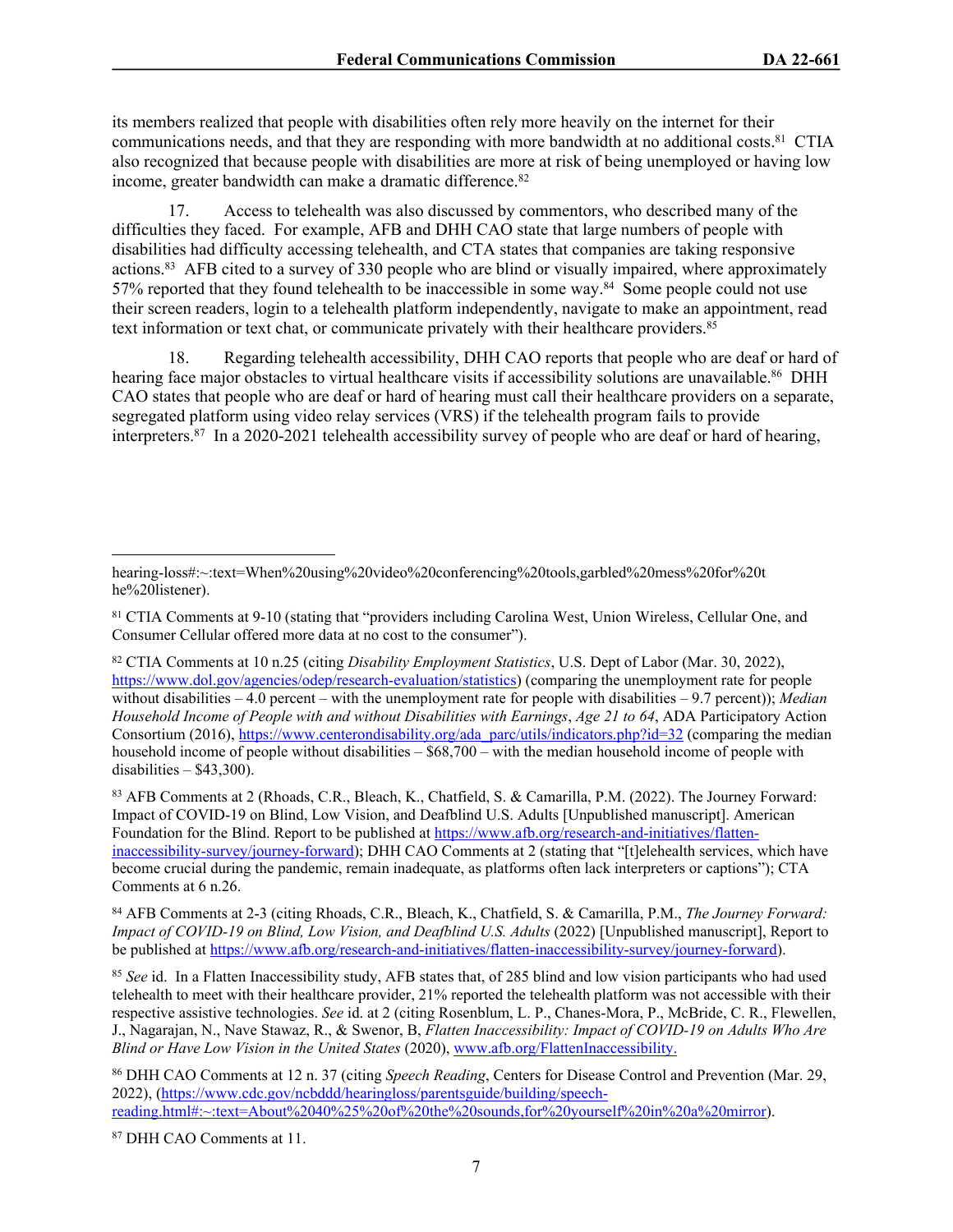two-thirds of the respondents reported communications challenges, and one third of the respondents reported they were forced to resort to the use of their residual hearing.<sup>88</sup>

19. In response to telehealth needs, CTA states that it is launching a new telehealth working group to develop best practices and recommendations for telehealth solutions, including solutions that address digital literacy, equity and access issues.<sup>89</sup> The group will leverage CTA's Guiding Principles on Virtual Care for consumer engagement, standard of care, quality, continuity of care, prescribing and data management.<sup>90</sup>

# **VI. COMPLAINTS RECEIVED PURSUANT TO SECTION 717**

20. Under Section 717, a person may file a formal or informal complaint alleging a violation of section 255, 716, of 718 for a determination whether any violation occurred.<sup>91</sup> Before a consumer may file an informal complaint, the consumer must first submit a request for dispute assistance (RDA) to the Commission's Disability Rights Office (DRO) for help in resolving the accessibility problem between the consumer and the covered entity.<sup>92</sup> If the consumer and the covered entity do not reach a settlement within 30 days after an RDA is filed, the parties may agree to extend the time for resolution in 30-day increments, or the consumer may then, pursuant to Section 717, file an informal complaint with the Enforcement Bureau.<sup>93</sup>

<sup>88</sup> DHH CAO Comments at 11 n.32 (citing Ashley Mussallem, Tiffany L Panko, *Making virtual health care accessible to the deaf community: Findings from the telehealth surve*y, Sage Journals: Journal of Telemedicine and Telecare, (Mar. 29, 202), https://journals.sagepub.com/doi/10.1177/1357633X221074863.

<sup>89</sup> CTA Comments at 6 n.36.

<sup>90</sup> CTA Comments at 6 (Consumer Technology Association, *Guiding Principles on Virtual Care* (Mar. 2020), [https://shop.cta.tech/products/guiding-principles-on-virtual-care?\\_ga=2.253839560.1365709638.1644 164805 -](https://shop.cta.tech/products/guiding-principles-on-virtual-care?_ga=2.253839560.1365709638.1644%20164805%20-574097665.1584113335) [574097665.1584113335\)](https://shop.cta.tech/products/guiding-principles-on-virtual-care?_ga=2.253839560.1365709638.1644%20164805%20-574097665.1584113335).

<sup>91</sup> 47 USC § 618(a)(3)(A) ("Any person alleging a violation of section 255, 617, or 619 of this title by a manufacturer of equipment or provider of service subject to such sections may file a formal or informal complaint with the Commission."); *see also* 47 USC § 618(a)(3)(B) (requiring the Commission to investigate informal complaints and determine if a violation occurred).

<sup>92</sup> *See* 47 CFR §§ 14.32 (consumer dispute assistance), 14.34-14.37 (informal complaints), 14.38-14.52 (formal complaints); *see also New Procedures for Telecommunications and Advanced Communications Accessibility Complaints*, Public Notice, 28 FCC Rcd 15712 (CGB 2013). A consumer also may file a formal complaint with the Enforcement Bureau without first submitting an RDA or an informal complaint. 47 CFR §§ 14.38-14.52.

<sup>93</sup> 47 CFR § 14.32(e); *see also Implementation of Sections 716 and 717 of the Communications Act of 1934, as Enacted by the Twenty-First Century Communications and Video Accessibility Act of 2010; Amendments to the Commission's Rules Implementing Sections 255 and 251(a)(2) of the Communications Act of 1934, as Enacted by the Telecommunications Act of 1996; and In the Matter of Accessible Mobile Phone Options for People who are Blind, Deaf-Blind, or Have Low Vision*, Report and Order and Further Notice of Proposed Rulemaking, 26 FCC Rcd 14557, 14658, para. 237 (2011).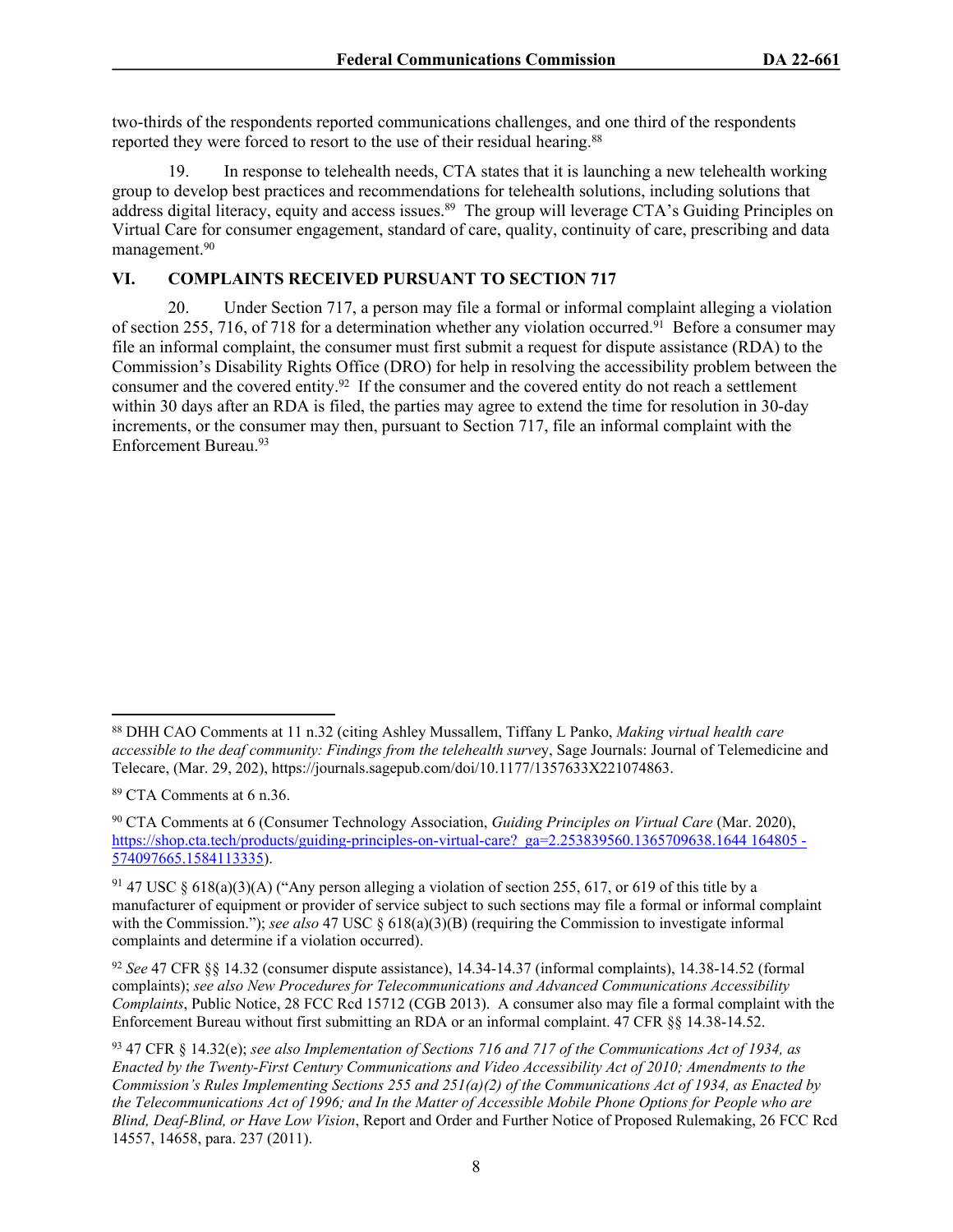21. The Commission must forward the informal complaint to the named service provider or equipment manufacturer.<sup>94</sup> The service provider or manufacturer then must serve an answer responsive to the complaint and any Commission inquiries and serve the complainant and the Commission with a nonconfidential summary of that answer within 20 days of service of the complaint.<sup>95</sup> Within 180 days after receipt of the complaint, the Commission must conclude an investigation into the merits of the complaint and issue an order determining whether a violation has occurred.<sup>96</sup> It may, in such order, or in a subsequent order, direct the service provider to bring the service or, in the case of a manufacturer, the next generation of the equipment, into compliance with the requirements of section 255, 716, or 718 within a reasonable period of time and take other authorized and appropriate enforcement action.<sup>97</sup>

22. During the two-year period covered by this report, DRO resolved 47 RDAs through facilitated dialogue and negotiation. Because their RDAs were not resolved, two consumers exercised their right to file informal complaints.

# **A. Number and Nature of Complaints Received**

23. From January 1, 2020, to December 31, 2021, consumers filed 49 RDAs alleging violations of section 255, 716, or 718.<sup>98</sup> Eight RDAs were filed against Lifeline providers. Of the 49 RDAs, two informal complaints were filed.

#### **B. Discussion of RDAs**

24. In their RDAs, some consumers stated that their devices and services were inaccessible. Other consumers claimed accessibility barriers to reaching customer service or that customer service was unable to help them locate accessible devices or to fix accessibility problems. These RDAS were brought by people with a wide range of disabilities. Some RDAs helped individuals with specific accessibility problems. Others required systemic fixes. These RDAs required companies to rewrite smartphone apps, create app features, create new device interfaces, alter equipment, develop new websites, and create company-wide training.

25. While most RDAs sought assistance for accessible phones, each RDA involved a unique individual. For instance, five people with mobility disabilities sought accessible phones. One person, who is unable to use his voice or limbs, was able to use a visual keyboard to send text messages; however, he was unable to login independently because authentication required him to hold a device. One person with a motor skills disability stated that she needed a phone that did not exceed a specific weight, could be held with one hand, and had large, raised tactile keys. One person stated that she needed a phone that had flat sides instead of curved sides. One person stated that he needed a one-handed

<sup>94</sup> 47 CFR § 14.35(a).

<sup>&</sup>lt;sup>95</sup> 47 CFR  $\frac{1}{2}$  14.36(b)-(c). The complainant may then file a reply. 47 CFR  $\frac{1}{2}$  14.36(d).

<sup>96</sup> 47 U.S.C. § 618(a)(3)(B), (a)(4); *see also* 47 CFR § 14.37(a).

<sup>97</sup> 47 U.S.C. § 618(a)(3)(B)(i); *see also* 47 CFR § 14.37(b). Any manufacturer or service provider that is the subject of such order has a reasonable opportunity to comment on the Commission's proposed remedial action before the Commission issues a final order with respect to that action. 47 U.S.C. § 618(a)(4); *see also* 47 CFR § 14.37(c).

<sup>98</sup> We note that while consumers filed an additional 295 requests for dispute assistance during this period, DRO determined that these requests were not eligible for the RDA process because they did not allege violations of section 255, 716, or 718 of the Act. These requests are therefore not counted or discussed in this Report. DRO treats such complaints as informal complaints for further DRO processing (if they are related to accessibility) or refers them to the FCC's Consumer Inquiries and Complaints Division for processing (if they are unrelated to accessibility). For requests alleging violations of statutes outside of the Commission's jurisdiction, DRO provides these complaints to the relevant federal agencies (such as the Department of Justice for complaints alleging violations of the Americans with Disabilities Act).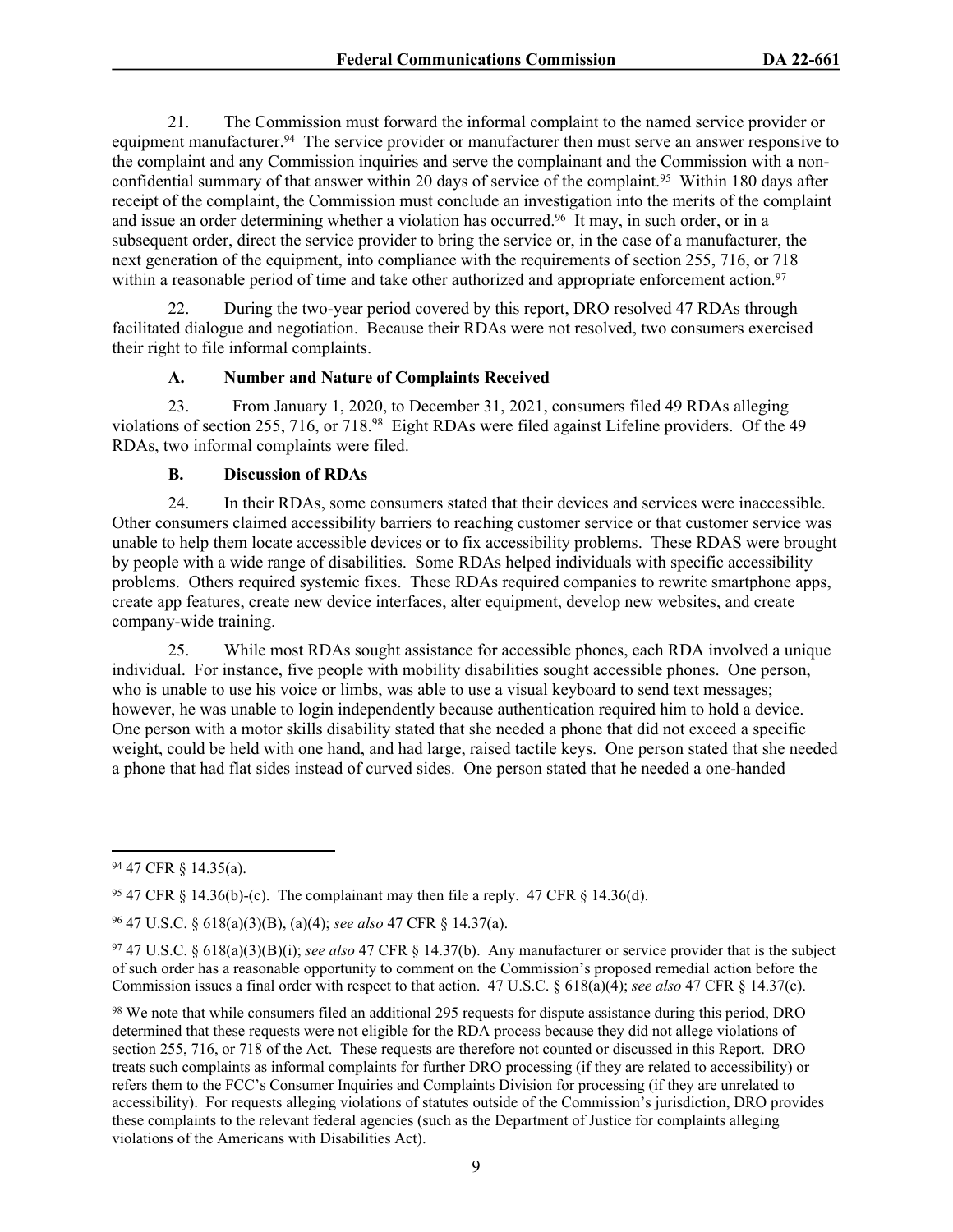onscreen Dvorak keyboard.<sup>99</sup> Four people with cognitive disabilities sought accessible phones. One person stated that he needed help with voicemail that was read too quickly. Two people needed assistance finding accessible 4G and 5G phones to replace their accessible 3G phones that would no longer operate once their carriers shut down their 3G networks. Eleven people who are blind or visually impaired had difficulty finding accessible feature phones. People who are deaf or hard of hearing stated that they did not have access to visual voicemail.

26. Some RDA filers were unable to interact with their device or app. People who are blind or visually impaired stated that three websites and six text messaging apps were not readable by screen readers or braille readers. One person who is deafblind was unable to pair his braille reader with a text messaging device. These problems prevented some filers from communicating and from paying bills or purchasing services online.

27. Other filers did not have accessible ways to set up their devices or use phone features. People who are blind stated that they were not independently able to activate their phones because the SIM card numbers were not provided in an accessible format. A total of four people was unable to replace their phones' SIM cards. People who are blind or visually impaired requested free access to 411 and stated that they were unable to obtain their bills in accessible formats (large print or in braille).

28. Some RDAs arose from situations where consumers stated that they were unable to obtain accessible customer service. One person with dementia stated that his carrier's phone tree was not accessible. A caregiver for one person with a mobility disability stated that a salesperson used derogatory language about her client and would not sell him a phone because of his disability. One person who is deaf stated that, in one store, the salespeople would not provide her with a pen and paper so that she could communicate. A woman with cochlear implants stated that she was unable to get her phone unlocked and to locate appropriate consumer service support because of her disability. Two people with cognitive disabilities stated that they needed access to customer service representatives who could explain how they could use their phones' accessibility features.

# **C. Actions Taken to Resolve RDAs**

29. DRO helped consumers and manufacturers and service providers resolve RDAs filed during the period covered by this Report. Entities responding to the RDAs resolved consumers' accessibility concerns by taking the following actions: committing to enable people who are blind to independently activate their phones; enabling pairing between braille readers and texting devices; creating a customer service mailbox for a person with ALS; locating accessible phones for people with mobility disabilities; rewriting one website and making two other websites natively accessible to screen readers; rewriting six telecommunications and advanced communications apps, including one app that was accessible to a screen reader but not a braille reader; providing visual voicemail; connecting two consumers with cognitive disabilities to customer service representatives trained in accessibility; training in-store salespeople to provide service to people with disabilities; and creating a customer service phone tree and committing to create an accessible voicemail system.

# **D. Actions Taken to Resolve Informal Complaints**

30. Two RDAs did not reach resolutions. In the first instance, the consumer alleged that his interconnected VoIP provider, ViaTalk, refused to provide telephone assistance to get his modem reconnected after ViaTalk sent new equipment to him. After he was unable to reach a resolution with the company on his allegations, he filed an informal complaint with the Commission's Enforcement Bureau (EB). On August 18, 2021, the Commission found that ViaTalk did not fulfill its obligation to ensure that people with disabilities have access to product support information that ViaTalk provides to its customers in general, as required by section 6.11(a) of the Commission's rules, and that providing such access was

<sup>99</sup> Randy Cassingham, *The Dvorak Keyboard: the Basics* (12 Sept. 12, 2020), <https://dvorak-keyboard.com/> ("The Dvorak keyboard is an ergonomic alternative to the layout commonly found on typewriters and computers known as 'Qwerty'").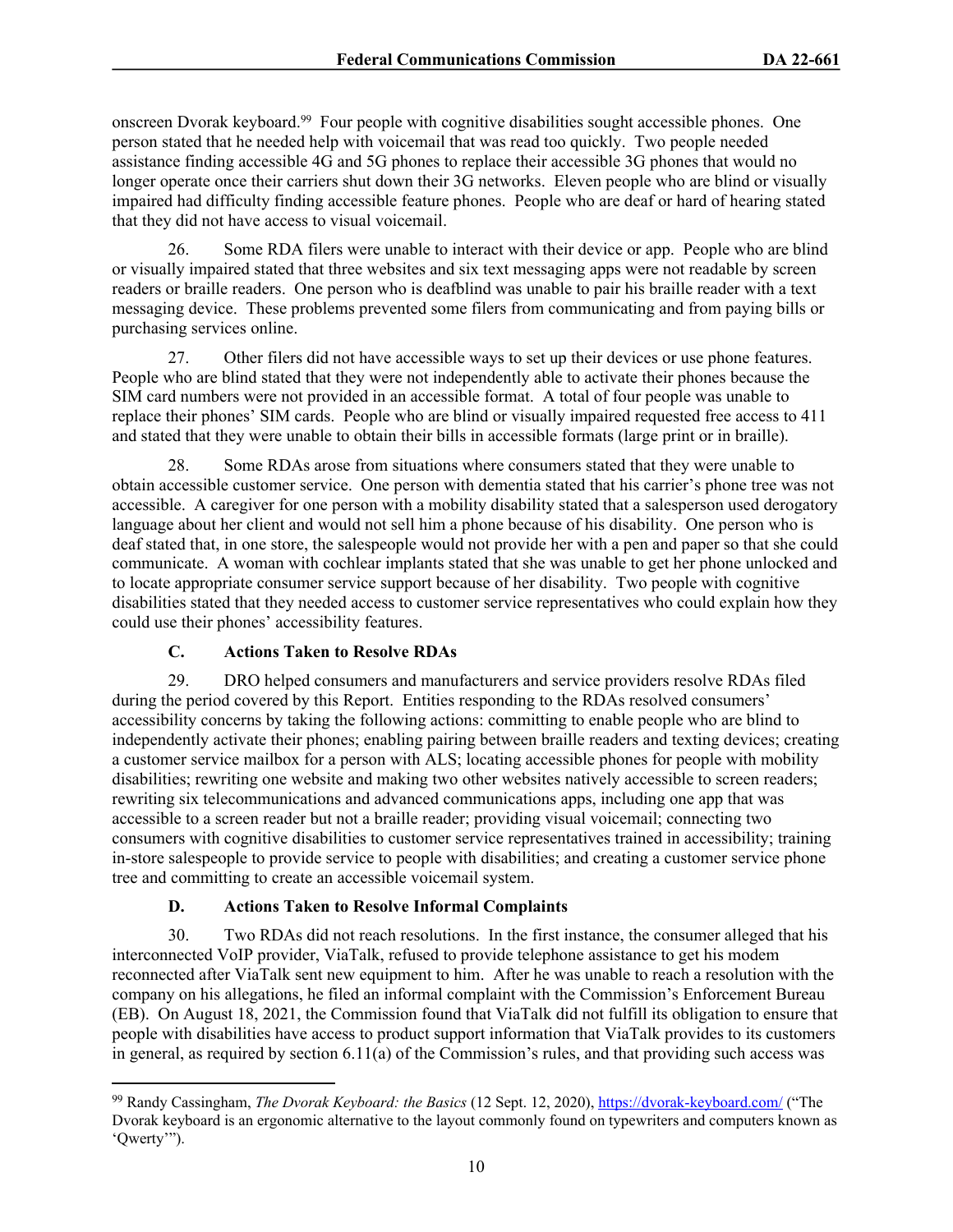readily achievable.<sup>100</sup> Specifically, ViaTalk failed to honor a customer's request for a customer service agent to call the customer back concerning product support, which is an option available to other customers. At the same time, the EB released a citation order notifying ViaTalk that it failed to ensure that individuals with disabilities had access to information provided to other customers and failed to file annual compliance certifications with the Commission. Moreover, ViaTalk was ordered to cease and desist from failing to provide access to information provided to other customers and from failing to file annual compliance certifications with the Commission, in violation of section 255 of the Act and section  $6.11(a)$  and  $14.31(b)$  of the Commission's rules.<sup>101</sup>

31. EB also ordered ViaTalk to contact the customer within 14 days to schedule a day and time for a phone call to provide the customer with guidance on restoring his interconnected VoIP service.<sup>102</sup> EB also directed ViaTalk to establish processes to ensure that (1) complaints by individuals with disabilities are referred promptly to a ViaTalk representative authorized to resolve the matter and (2) ViaTalk documents its efforts to resolve such complaints and that such documents be retained for 24 months.<sup>103</sup>

32. With regard to the second unresolved RDA, a consumer who has a hearing disability alleged that his telecommunications service provider, Verizon, failed to ensure that its voicemail service was accessible to him, in violation of section 255 of the Act and part 7 of the rules.<sup>104</sup> After he was unable to reach a resolution with the company on his allegations, he filed an informal complaint with EB. On June 9, 2022, the Commission found that Verizon did not meet its burden of proof and thus did not establish that its Premium Visual Voicemail service is accessible or that accessibility is not readily achievable, and granted the consumer's complaint.<sup>105</sup> The Commission deferred issuing a proposed remedy to a subsequent order.<sup>106</sup>

# **E. Time Used to Resolve RDAs and the Informal Complaints**

33. Of the RDAs that were filed during the reporting period, eleven (22%) were completed within thirty days, eleven (22%) were completed within sixty days, six (12%) were completed within ninety days, seventeen (35%) were completed within 180 days, and three (6%) were completed after one hundred and eighty days. Two informal complaints were filed. In both cases, the orders were issued within the one hundred and eighty-day statutory time-period.<sup>107</sup>

#### **F. Actions for Mandamus and Appeals Filed**

34. There were no actions for mandamus or appeals filed with respect to complaints during the period covered by this Report.

<sup>100</sup> *ViaTalk, LLC Informal Complaint Regarding Access to Telecommunications Services*, Order, FCC No. 21-96, 36 FCC Rcd 12968 (rel. Aug. 18, 2021) (on file in EB-TCD-21-0032021) *(ViaTalk EB Order*).

<sup>101</sup> *ViaTalk EB Citation and Order*, Failure to Ensure Access to Information; Failure to File Annual Compliance Certifications, DA 21-1010, 36 FCC Rcd 12634, para. 16 (rel. Aug. 18, 2021) (on file in EB-TCD-21-00032632) (*ViaTalk EB Citation and Order*).

<sup>102</sup> *ViaTalk, LLC Informal Complaint Regarding Access to Telecommunications Services*, Order, DA No. 21-1478 (rel. Nov. 29, 2021) (*ViaTalk EB Remedy Order*).

<sup>103</sup> *ViaTalk EB Remedy Order*, para. 3.

<sup>104</sup> *Cellco Partnership D/B/A Verizon Wireless Informal Complaint Regarding Access to Telecommunications Services,* Order, DA No. 22-622, paras. 7-8 (rel. June 9, 2022) (*Verizon EB Order*).

<sup>105</sup> *Verizon EB Order*, para. 2.

<sup>106</sup> *Verizon EB Order*, para. 20.

<sup>107</sup> 47 USC § 618(a)(3)(B). *See ViaTalk EB Order*; *Verizon EB Order*.